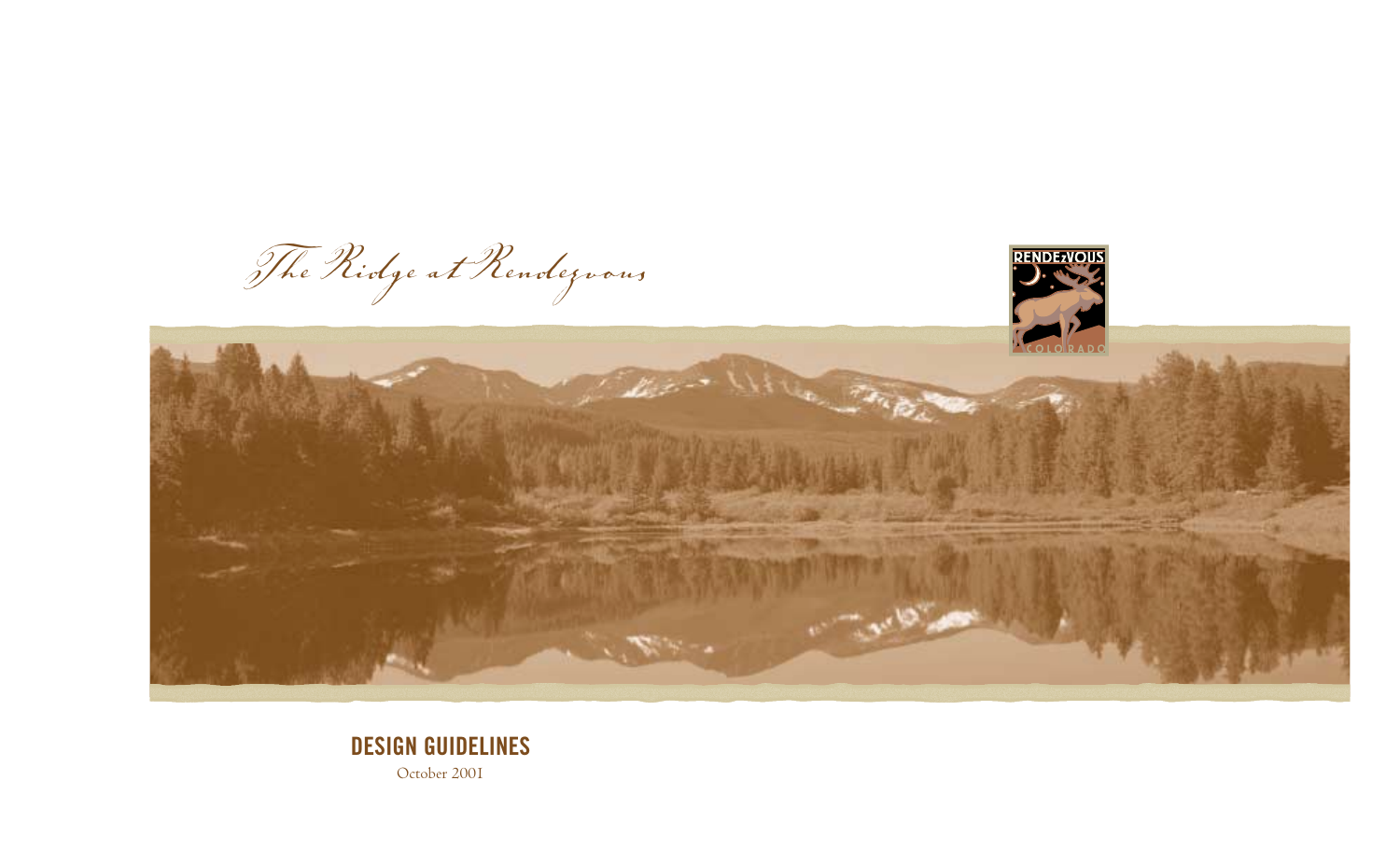# **CONTENTS**

- **I.** Vision 2
- **II.** Design Review Process 3
- **III.** Site Development Standards 5
- **IV.** Architectural Standards 11
- **V.** Landscape Standards 17
- **VI.** Submittal Requirements 20
- **VII.** Construction Regulations 23
- **VIII.** Legal Basis 25
- **IX.** Forms

Submittal Application Form Pre-design Meeting Landscape Review Preliminary Approval and Final Approval Form

*The images contained herein, are for the sole purpose of depicting preferred development character. Specific designs will require the approval of the Reviewer.*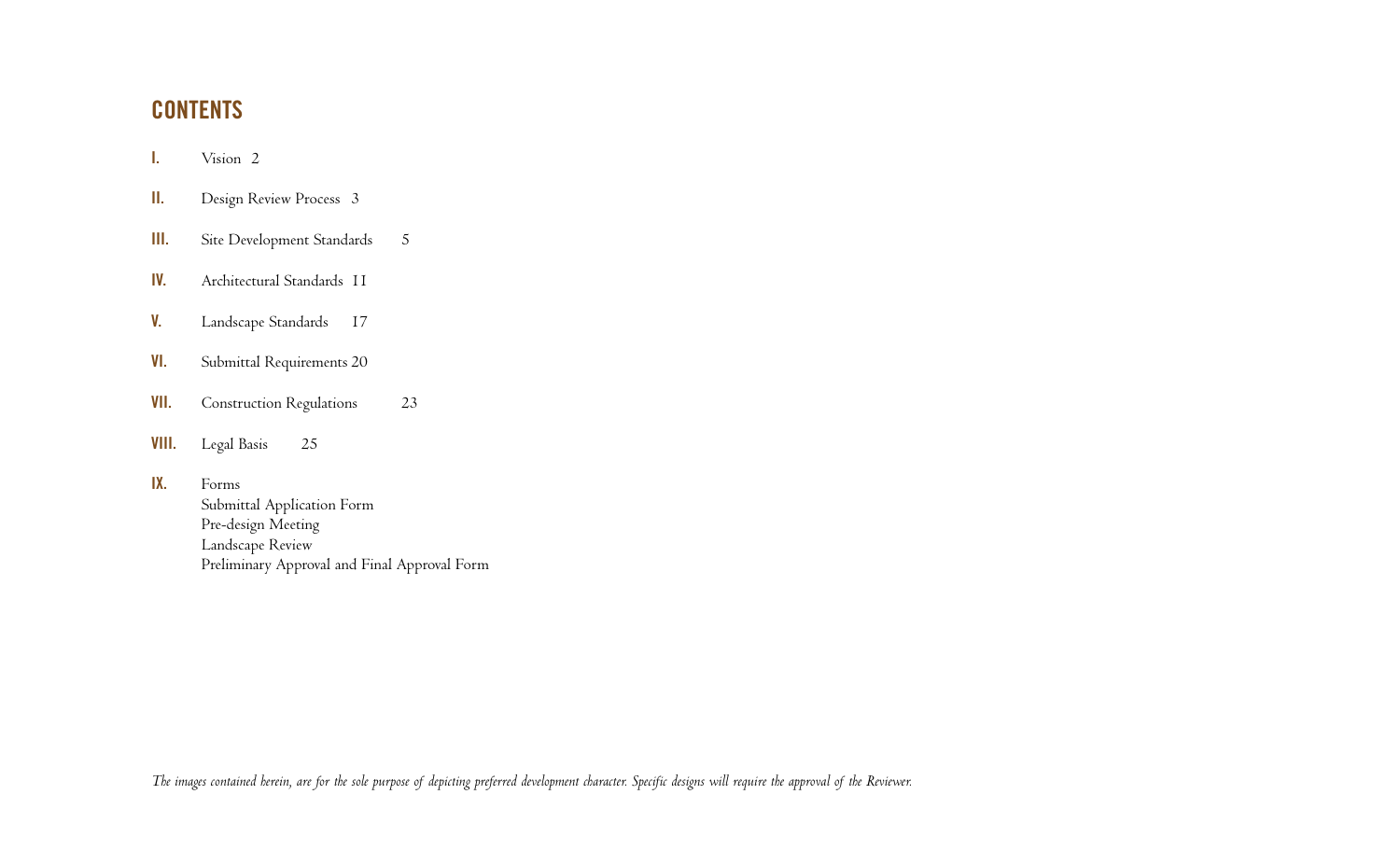# **DEFINITIONS**

*Association* - A non-profit corporation formed under that name whose Articles of Incorporation are filed with the Colorado Secretary of State - the Home Owners association for Rendezvous.

*Building Envelope* – Primary Area of disturbance on the lot.

*Reviewer* - Entity having jurisdiction over design review as in Article V of the Declaration.

*Declaration* - Declaration of Covenants, Conditions and Restrictions for Rendezvous.

*Declarant* – Rendezvous Colorado, LLC a Colorado limited liability company.

*Improvements* - Any changes, alterations or additions to a Lot or structure from its condition at the time of purchase.

*Lot* - a platted lot or building site within Rendezvous.

*Owner* - The Owner of record of a Lot, whether one or more persons or entities, hereinafter referred to as "Owner", but including all Owners, builders, consultants, or any other authorized agents of the Owner.

*The Ridge* – East Mountain Filing 1 at Rendezvous according to the recorded plat thereof in Grand County, Colorado.

*Design Guidelines* - The Design Guidelines, review procedures and construction regulations adopted and enforced by the Reviewer as set forth in this document and as amended from time to time.

*Supplemental Declaration* - Any Supplemental Declaration of Covenants, Conditions and Restrictions affecting a particular Filing as recorded by the Declarant.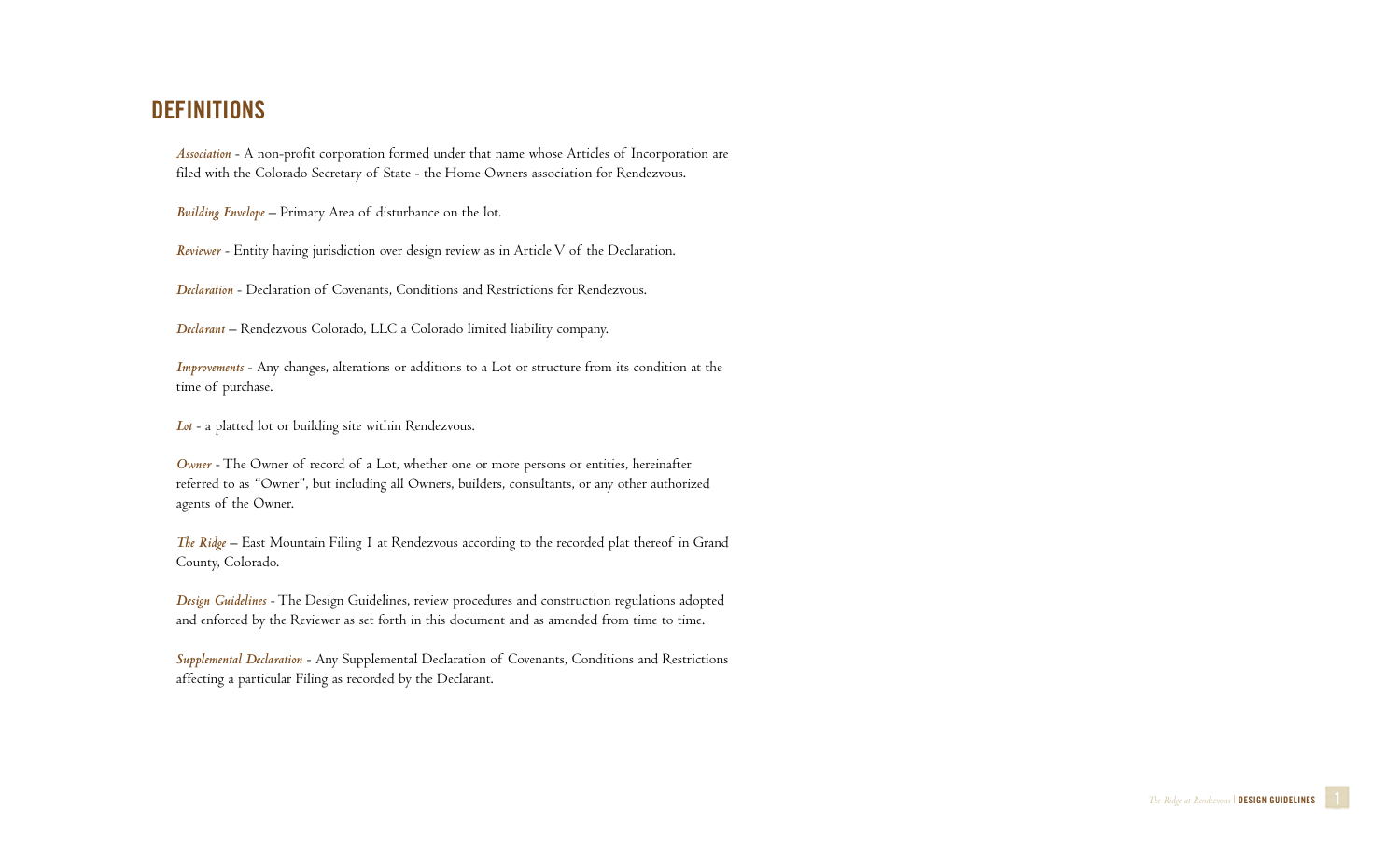# **I. VISION**

Rendezvous is a 1,146-acre community in the Fraser River Valley with tree-covered slopes overlooking meadows along the Fraser River. The project is planned as a resort community with distinctive neighborhoods that will contain year round and seasonal residences, guest accommodations; and related recreational, commercial and office facilities. The plan for Rendezvous conserves the natural features of the land for future generations with a system of trails and open space within the community. The protected natural open space provides habitat to sustain the existing deer, elk, moose, beaver, and waterfowl.

The Ridge at Rendezvous (East Mountain Filing 1) is a 154-acre parcel of wooded land surrounded by open space. This neighborhood has 110 unique mountain homesites that offer panoramic views of the Continental Divide, Winter Park Resort and Byers Peak. The goal of the design guidelines is to integrate the design of each home with the natural beauty of the site. The architecture of the homes at The Ridge should belong in Colorado and reflect the spirit and character of the Rocky Mountains and the Fraser Valley.

The intent of The Ridge Design Guidelines is to encourage architectural harmony in the design of homes and their relationship to the environment. The Design Guidelines pertain to all sites and provide a basis for consistency of design and construction, respect of the natural setting and for creative design expression. Their intent is to minimize harsh contrast in the landscape and encourage appropriate architecture.









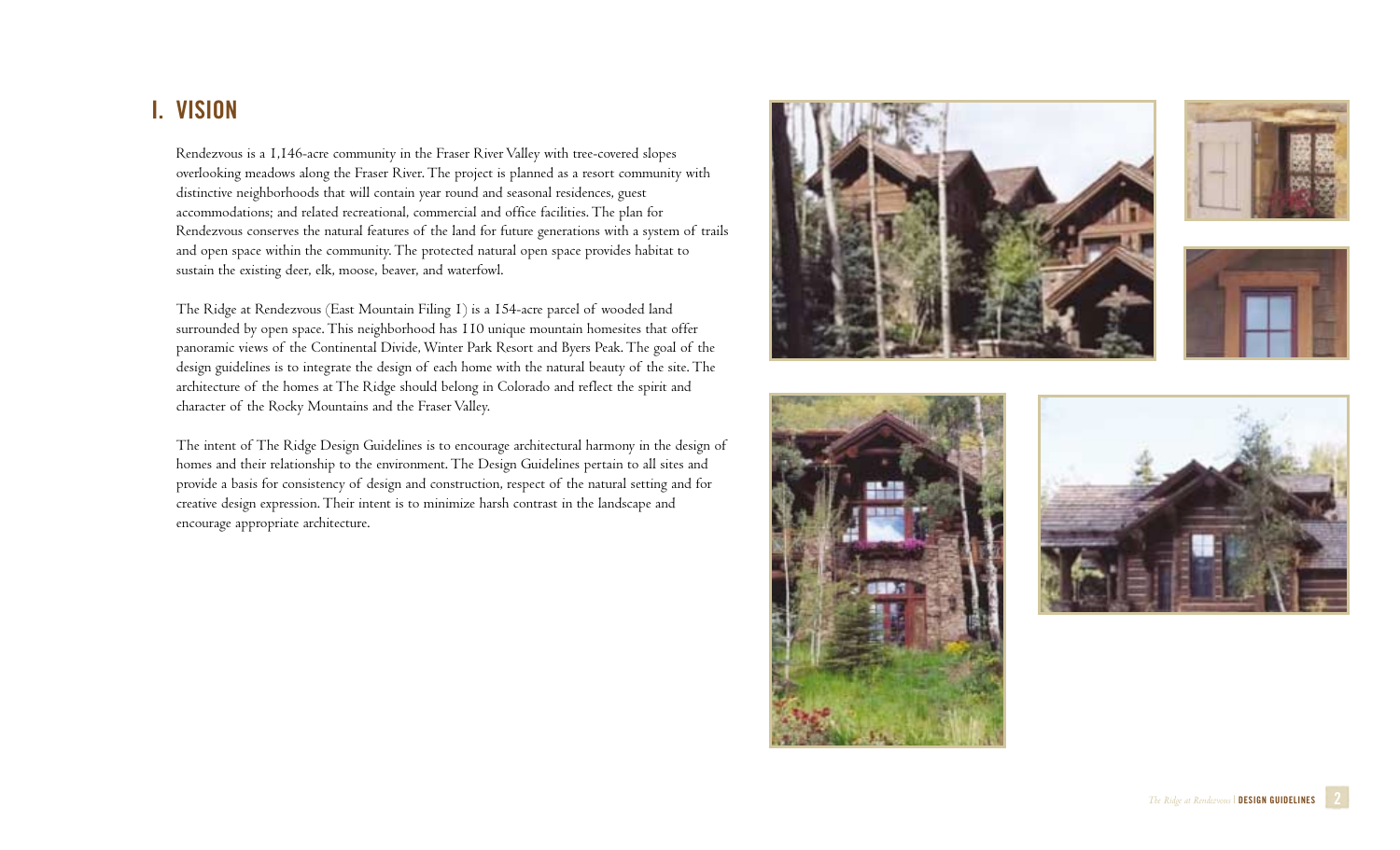# **II. DESIGN REVIEW**

The Design Guidelines have been developed to ensure that the vision for The Ridge at Rendezvous is met throughout the design and construction phases of each home. They apply equally to each Owner with the recognition that each Owner will have their own design objectives and each lot has a unique natural setting. These guidelines cannot anticipate all situations that may be presented during the design process. Rendezvous Colorado, LLC and its representative are the designated Reviewer. Flexibility in the review process will be achieved by allowing the Reviewer discretion and broad authority in the review of projects based on interpretation of the design guidelines.

The Reviewer reserves the right to revise the Design Guidelines as changing conditions and priorities dictate. It is the expressed purpose of Rendezvous Colorado, LLC to work with each Owner in a collaborative manner in order to reach a high level of design compatible with Rocky Mountain traditions and the natural setting of The Ridge. The specific duties and powers conferred on the Reviewer are defined in Article V Architecture and Landscaping in the Declaration of Covenants, Conditions, and Restrictions for Rendezvous, which are recorded with Grand County.

The Design Guidelines will be in effect for the life of the project. The Design Guidelines do not supercede adopted regulations and ordinances of applicable jurisdictions and agencies but may be more restrictive. The Design Guidelines apply to all new construction, subsequent exterior renovations, or any other site improvement. Unless prohibited, or otherwise specified in this document, any alteration, improvement and addition made on any property within the community must receive prior written approval. Neither the Declarant, the Reviewer nor the Association shall be liable for any damages resulting from design or construction which has been approved by the Reviewer pursuant to these guidelines or for any damages resulting from an Owner's failure to meet or exceed the minimum standards set forth in the Design Guidelines.

# **A. PROFESSIONAL INVOLVEMENT**

The Guidelines are a tool to assist architects, landscape architects, builders, engineers, and future homeowners in design and construction of new homes, additions or alterations. Owners proposing any improvements are required to seek the assistance of qualified design professionals, with skills appropriate to the task, including architects, landscape architects, soils engineers, structural engineers, civil engineers, etc. A list of qualified professionals can be obtained from Rendezvous Colorado, LLC. The Reviewer will also work with Owners and builders to qualify professionals.

### **B. QUALIFIED BUILDERS**

A Qualified Builder program is utilized for construction of homes at The Ridge. These Builders have been pre-qualified based on their knowledge of the design review at Rendezvous and experience with similar construction in the mountains. The Owner must select a builder from the Qualified Builder list. If the Owner wishes to use a builder not on the list, the Owner must qualify that builder with the Reviewer. With respect to the construction of the residence, the Owner shall look solely to the builder and the rights and remedies contained in the construction contract and shall not have recourse against the Reviewer and/or Rendezvous Colorado, LLC.

### **C. DESIGN REVIEW PROCESS**

The Design Guidelines address site development, architectural character and landscape design as these relate to harmonious relationships with the lot and neighboring homes. All Owners (including builders, consultants, and any other designated representatives) must comply with the design review process, to gain approval for any construction. It is anticipated that the design review process will take a minimum of 120 days, this is dependent on the Owner and architect's internal review and design schedule. The design review process requires that the Owner receive approval of the final design prior to submitting for a building permit. The Owner must also meet with the Reviewer on-site after receiving final design approval and a building permit and prior to beginning to clear or thin trees. Incomplete submittals will not be considered (see submittal requirements).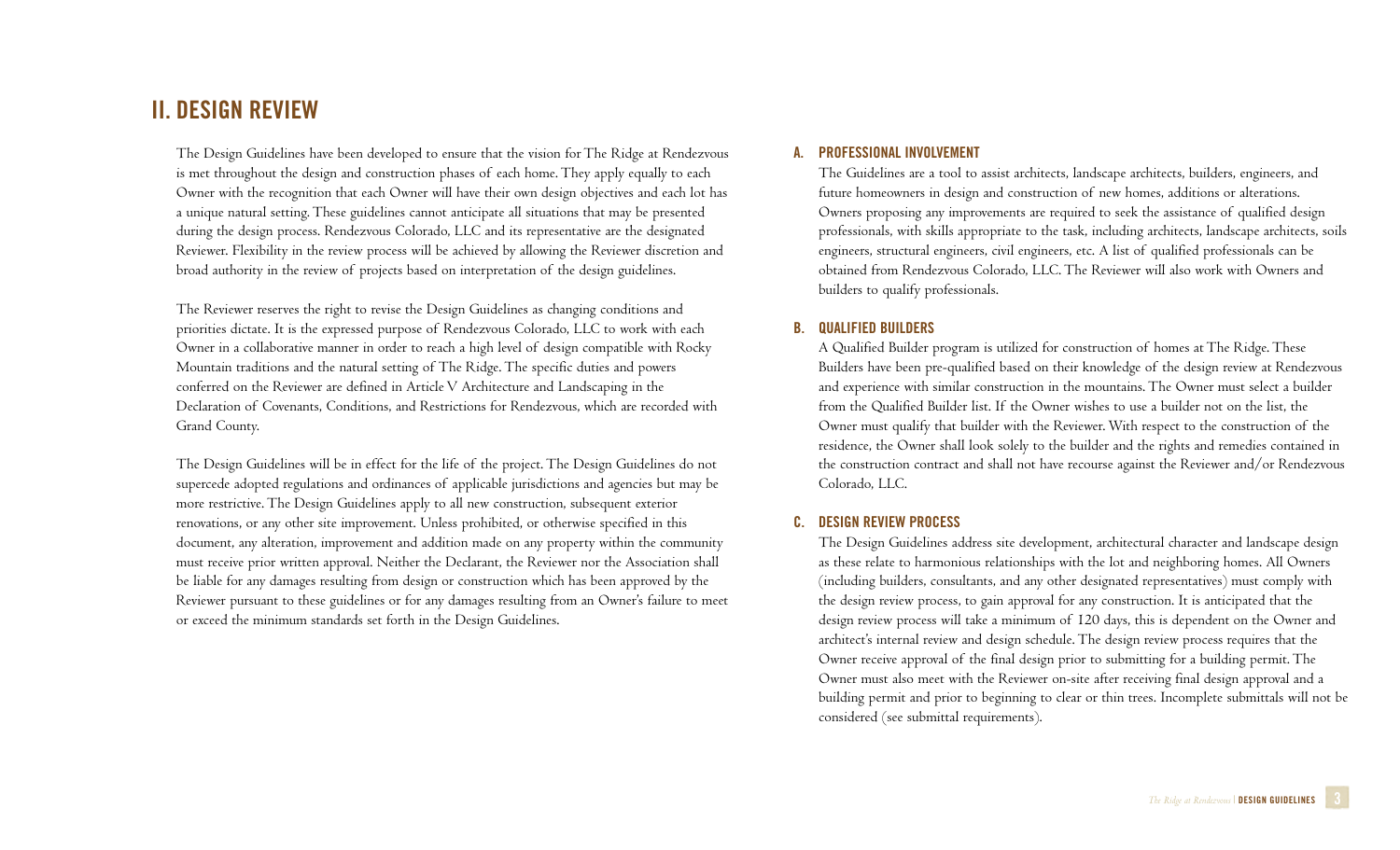### **STEP ONE: PRE-DESIGN**

Prior to preparing preliminary plans for a proposed residence, it is required that the Owner and/or their designated representatives, meet with the Reviewer, or its representative, and visit the site to discuss design ideas, requirements and attributes of the site. Pre-Design appointments may be made by calling the Rendezvous office, 970 726-4500.

#### **STEP TWO: PRELIMINARY DESIGN**

The Owner shall obtain a topographic survey of the site and begin conceptual design. The Preliminary Design proposed for the home, including site plan, architectural concept and other design elements identified in the submittal requirements must be sufficiently developed in order to schedule a Preliminary Design meeting. A Preliminary Design review meeting shall be scheduled when the Preliminary Design submittal requirements are met and satisfactorily submitted to the Reviewer. The site must be staked and flagged so that the property boundaries, building foot print, driveway, and proposed clearing areas are identified. At this level, trees to be protected, the Building Envelope, accessory improvements, wildfire mitigation areas, and any other significant design elements must also be flagged and staked for site review. A Preliminary Design review meeting will be scheduled and comments will be provided to the Owner within 14 business days after the meeting.

#### **STEP THREE: FINAL DESIGN**

After approval of the Preliminary Design, final drawings shall be prepared for review and submitted to the Reviewer meeting all requirements. A Final Design review meeting will be scheduled after all submittal requirements are met and comments will be provided to the Owner within 14 business days after the meeting. Upon approval of the design, a building application may be submitted to the Town of Fraser.

### **STEP FOUR: CONSTRUCTION**

After receipt of the building permit a Pre-Construction meeting must be scheduled on-site prior to any clearing or site disturbance. The purpose of the meeting is to review the staking/flagging, fencing and other requirements for construction prior to construction commencing. At that time, construction approval may be given by the Reviewer to commence construction.

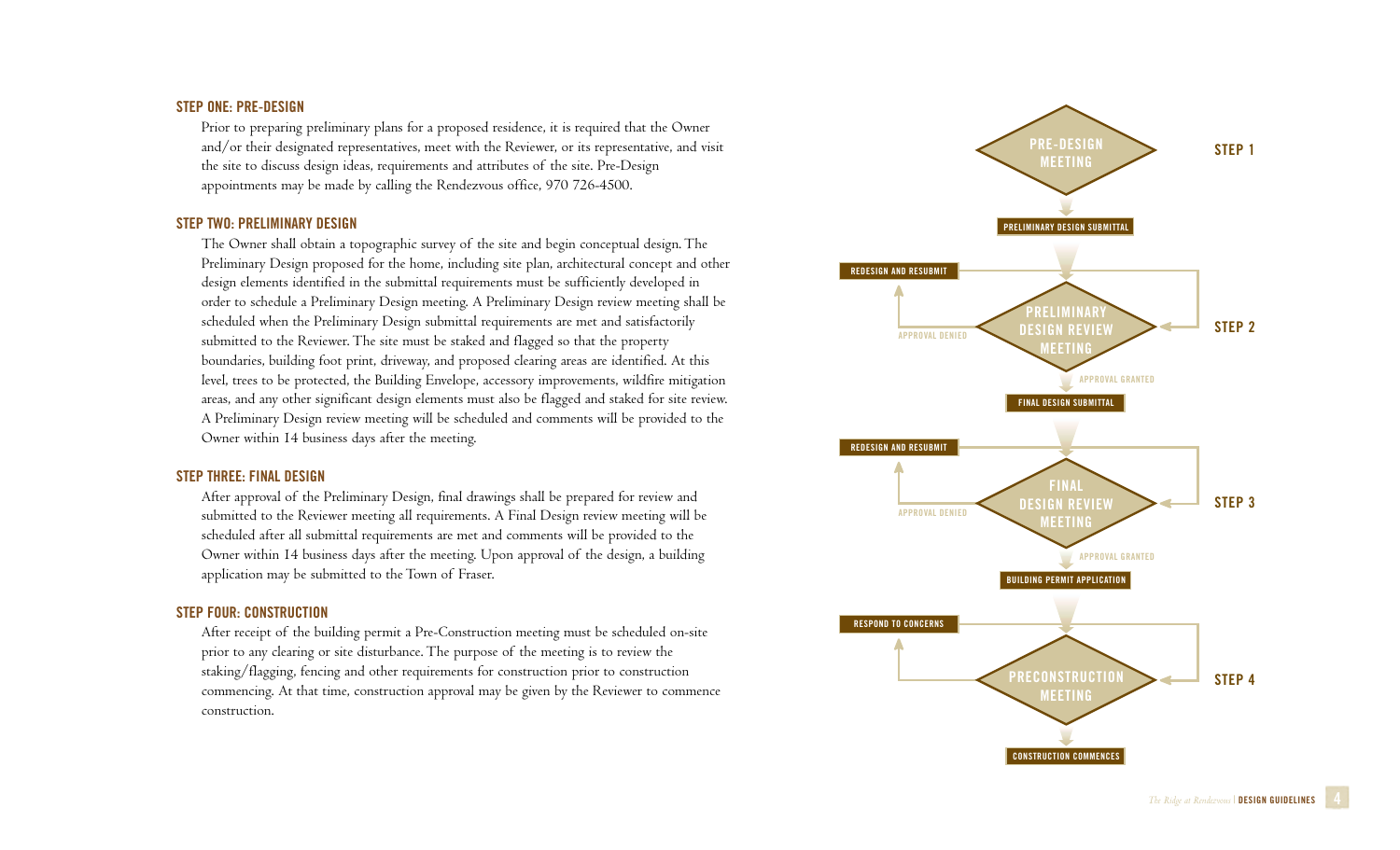# **III. SITE DEVELOPMENT STANDARDS**

# **A. INTENT**

Each site has unique opportunities and constraints. Understanding these factors will assist in developing a design that is responsive to the individual characteristics of each site including: climate, mountain design traditions, lifestyle needs and topographic conditions. As a part of the site design process the Primary Building Envelope must be identified in relation to the parcel and its special features. At the discretion of the Reviewer other minor improvements may be made outside the Primary Building Envelope. In all cases disturbance of existing terrain, natural vegetation and drainage patterns must be minimized. The designer/builder shall take into consideration views and solar exposure while minimizing disturbance. Integration of building massing, materials, indoor/outdoor relationships, drainage, and access is required in the siting of buildings.

# **B. SITING**

Buildings shall be located to fit with the land. Stepping the structure with the slope is required to minimize disturbance and break up the mass of the building. Careful attention must be given to views onto and off of the parcel, climate, exposure, slope, vegetation, and the functional orientation of the home with respect to access and lifestyle needs. Driveway approaches and grading must be designed to have the least disturbance.



# **C. SETBACKS/SLOPE**

The setbacks indicated on the Final Plan Development Plan (FPDP) are considered minimum standards. The FPDP indicates slopes of 30% or greater which shall not be built on. Slopes of 30% or greater must be identified by the Owner and indicated on the plan submittal.

# **D. BUILDING ENVELOPE**

A Building Envelope shall be defined for the primary improvements of the home and submitted for review to ensure that each lot meets open space standards, a compatible relationship with neighboring homesites and consideration of view sheds. The Building Envelope shall contain all primary man-made disturbance of the site and shall be the minimum area necessary for the proposed structure and landscape area, including: the main house structure, accessory structures, driveway, parking, hardscape and other major improvements. A least disturbance approach shall be used in site design and natural area encroachment in order to protect site features; naturally occurring drainage; tree stands; and climactic orientations.

A suggested Building Envelope center has been staked on each lot. The proposed Building Envelope must be identified for each site with appropriate staking and flagging at the time of preliminary design submittal. The building footprint shall be identified as part of the Building Envelope. Significant deviation from the suggested Building Envelope center will require explanation. The Reviewer reserves the right to reduce or reconfigure the proposed Building Envelope to protect, enhance or take greater advantage of the site. Prior to beginning construction, the Building Envelope shall be fenced with orange snow fencing.

# **E. NATURAL LOT AREA**

Each lot must have a minimum of 55% retained in natural open space to ensure that a unified natural landscape and buffer remains between properties. The natural open space may be maintained, and will be subject to the provisions of the Forest Management Plan and Wildfire Mitigation Plan measures.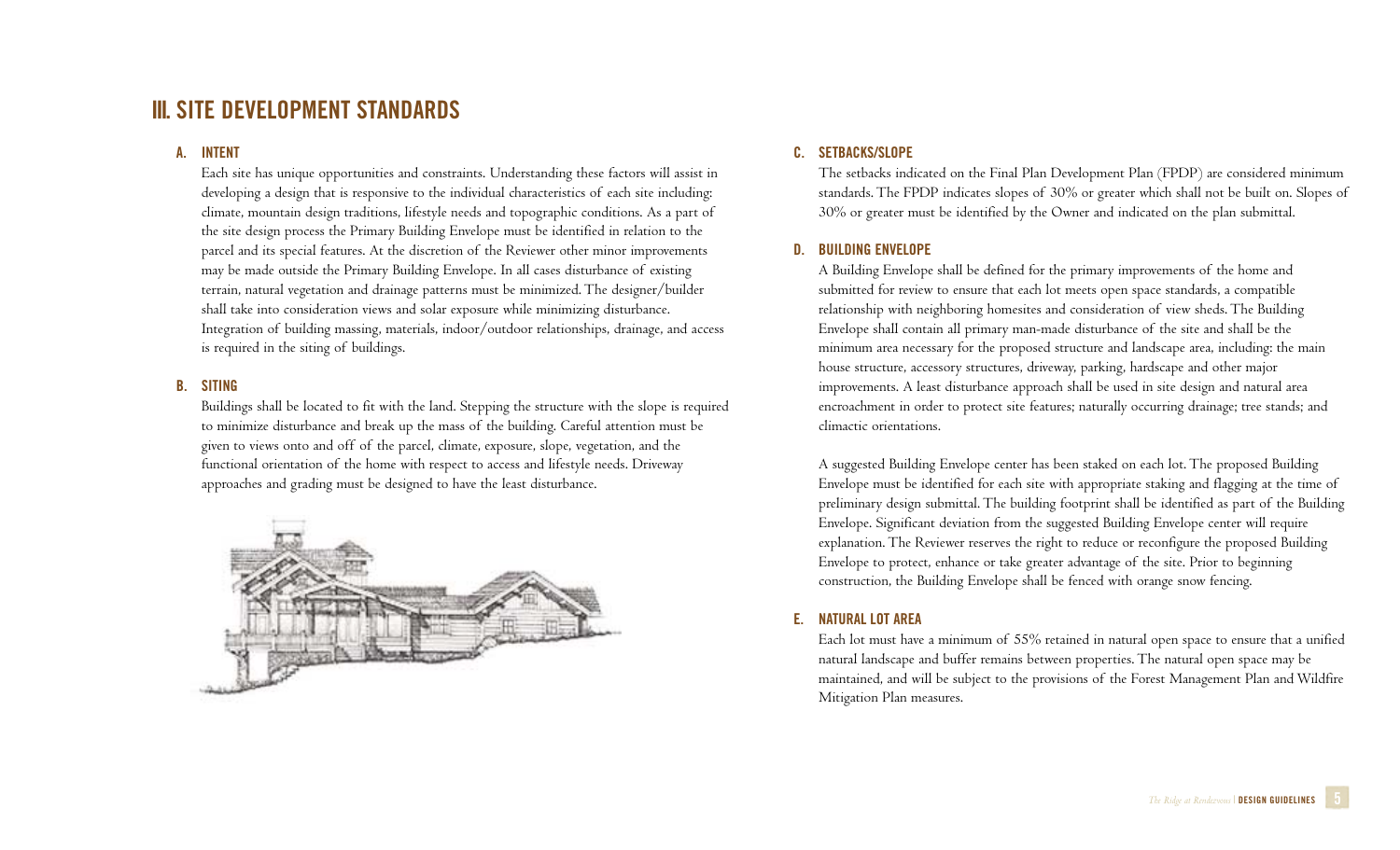# **F. FOREST MANAGEMENT AND WILDFIRE MITIGATION**

Rendezvous has an approved Forest Management Plan that identifies a program to enhance the health of the forest. As a part of the plan, wildfire mitigation measures have been identified to reduce the threat of fire. Orientation and selective thinning of trees in and around the Building Envelope must comply with the defensible space methodology identified in the Wildfire Mitigation checklist, which will be provided by the Reviewer.

#### **G. SNOW MANAGEMENT**

Snow storage areas must be provided and shown on the site plan. Snow must not be directed to areas that would be unsafe for pedestrians. Snow storage areas must be provided for driveways, walkways, patios, decks, parking, and roofs; and must be indicated on the Construction Management Plan or similar document prior to the Pre-Construction Meeting.

# **H. GRADING AND DRAINAGE**

Grading shall be kept to the minimum area necessary to fit the improvements on the site. Standards for grading/drainage shall not constitute a representation, warranty or agreement by the Declarant (CC&R's), the Reviewer or the Association that such minimum standards shall result in a residence or landscaping free from any defects. The Owner is responsible for having a soils engineering report prepared by a registered professional engineer, and other necessary inspections to assure adequate design and construction.

*Grading* shall be designed to create smooth transitions between natural and man made grade changes in order to integrate improvements into the slope. To reduce excessive grading step the structure; use retaining walls comprised of natural stone materials; berms and landscaping to blend cuts/fills. Cut/fill slopes shall be kept to a maximum of 2:1 vertical and revegetated. Grading shall extend beyond Building Envelopes and/or



setbacks. Topsoil shall be removed and stored for reuse on-site.

*Drainage* deviation from the natural drainage pattern of the neighborhood and the parcel shall be minimized and must be approved by the Reviewer. Community drainage ways indicated on the Filing 1 Plat and FPDP on private lots shall be incorporated into the drainage design of that lot. Swales shall be designed to a minimum grade of 2% no closer than 5 feet



from any foundation. Drainage shall be designed to slope away from foundations at 5% minimum for the first five feet (5') or in accordance with the Owner's soils report, whichever is most restrictive. Drainage under driveways shall be controlled with a culvert. Runoff volumes entering and exiting the sites shall be maintained prior to and after

construction. Concentrated flows shall not be discharged from one property to another unless it has been designed as a part of the community storm water and drainage systems. Headwalls and other drainage structures must be constructed of materials compatible with the home's exterior exposed masonry walls or retaining walls.



# **I. EROSION CONTROL**

During construction on-site erosion control is mandatory to protect adjacent properties and conform to State of Colorado and Town of Fraser requirements. Use sedimentation basins, filtration materials (straw bales, permeable geotextiles), slope stabilization fabrics or tackifiers as required to minimize erosion.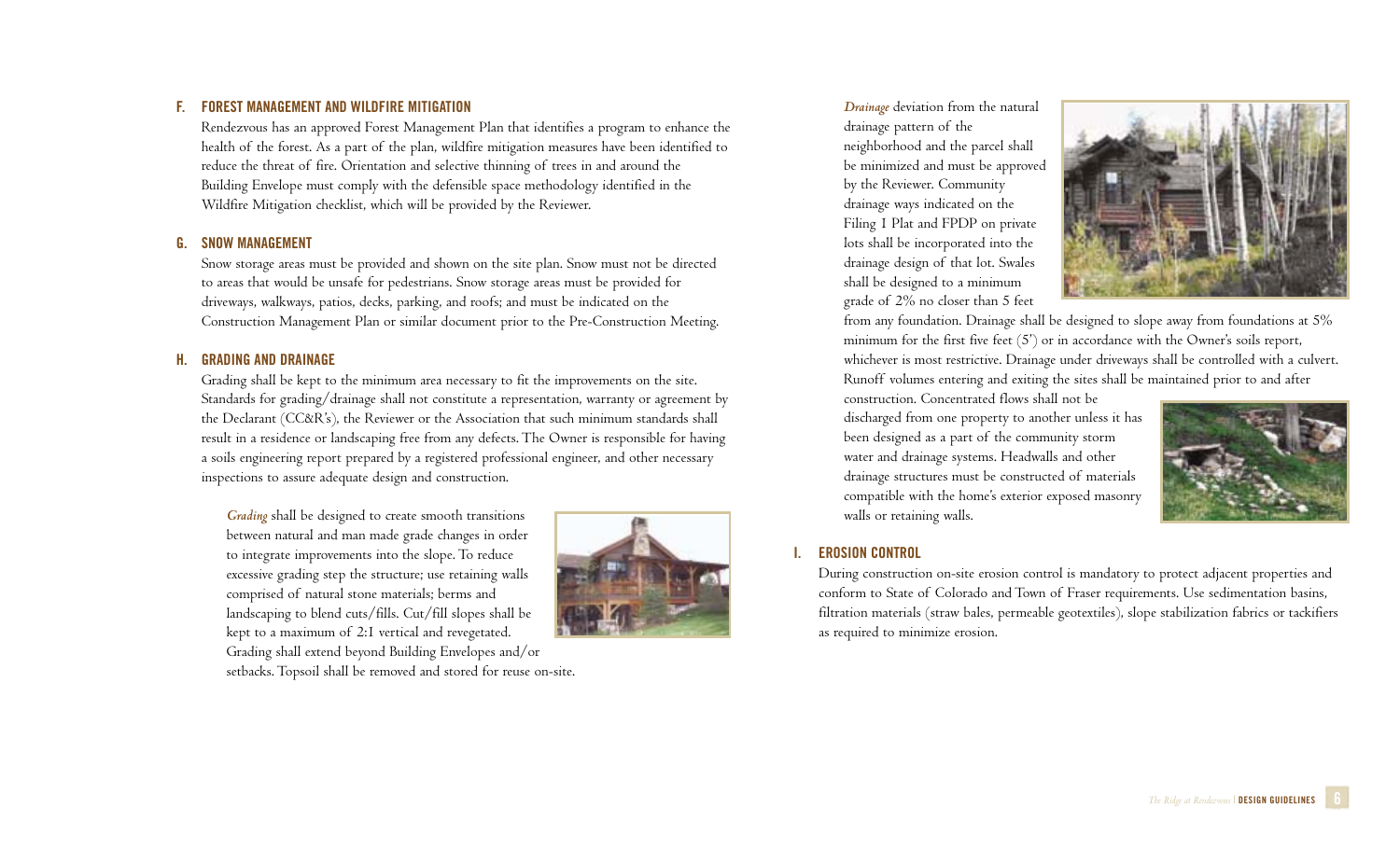#### **J. DRIVEWAYS AND PARKING**

Improvements relating to access to homesites and vehicular maneuvering on lots shall be designed to function within the parameters of mountain conditions while following a least disturbance approach. Driveway locations have been identified for each lot as a guide to minimize site disturbance. Construction of a 20' asphalt apron is required as an extension of the roadway onto each lot. Where possible, adjacent lots are encouraged to share a driveway. Parking areas shall be located within the Building Envelope within close proximity of the roadway.

Driveways shall be designed to follow natural site contours to minimize disturbance in grading. To reduce excessive grading use retaining walls that are compatible in color and texture with the sandstone roadway walls, home materials or other indigenous materials. Adequate areas for snow removal and storage must be incorporated into the design and indicated on the site plan. Single driveways shall not exceed 12' wide and shared driveways shall not exceed 14', except where safety or other functional requirements are identified. Driveway slopes shall not exceed 10% unless heated and approved by the Reviewer. A 2% negative cross-slope shall be used. On-street parking is not allowed except for special events not to exceed 24 hours. Two offstreet parking spaces, screened from the roadway shall be incorporated into the design.

Driveways may be paved or of a hard surface of unit pavers, concrete, asphalt and/or a pervious surface (2" thick, \_" gravel topping a 1-1/2" gravel base). Due to the mountain character of the neighborhood, curb and gutter along driveways is not permitted. Color and texture shall be compatible with indigenous mountain materials. Any driveway related improvements constructed within the right of way are the responsibility of the Owner and are subject to repair, removal or replacement at the Owner's expense.

The East Mountain Filing No. 1 Major Subdivision Final Plat of the Town of Fraser, recorded at Reception No. 2001-002997 in the records of the County of Grand, State of Colorado, provides in Note #4 that areas are available on identified lots for the construction of private access drives to serve other lots. Such areas are designated on the Plat by the notation "See Note #4", and are referred to herein as the "Private Access Areas".

The right to construct a private access drive within a Private Access Area in accordance with the requirements of this paragraph J. are hereby reserved for the benefited lots across the burdened lots, all as identified in Note #4, a copy of which Note #4 is attached as Exhibit "1" and incorporated herein by reference.

This reservation is for the construction of a private access drive within each of the Private Access Areas for use for pedestrian and vehicular access to the benefited lots. This right of access shall only be for the benefit of the Owner of the benefited lot and their invitees.

Prior to the construction of any private access drive within a Private Access Area, the Owner of the benefited lot shall submit to the Reviewer for its approval, drawings which show the exact location, dimensions, and construction cross-sections for the private drive, as well as the restoration plan for any area disturbed outside of the paved or improved surface. Special fencing and/or barriers may be required to minimize disturbance. No improvements may be made within a Private Access Area except as shown on such approved drawings, and no modifications to the improvements shall occur without approval by the Reviewer.

The obligations for construction, maintenance, and repair associated with the private access drive shall be the burden of the benefited property, and all liability associated with the construction, maintenance, repair and use of the Private Access Areas for a private access shall be the responsibility of the benefited property.

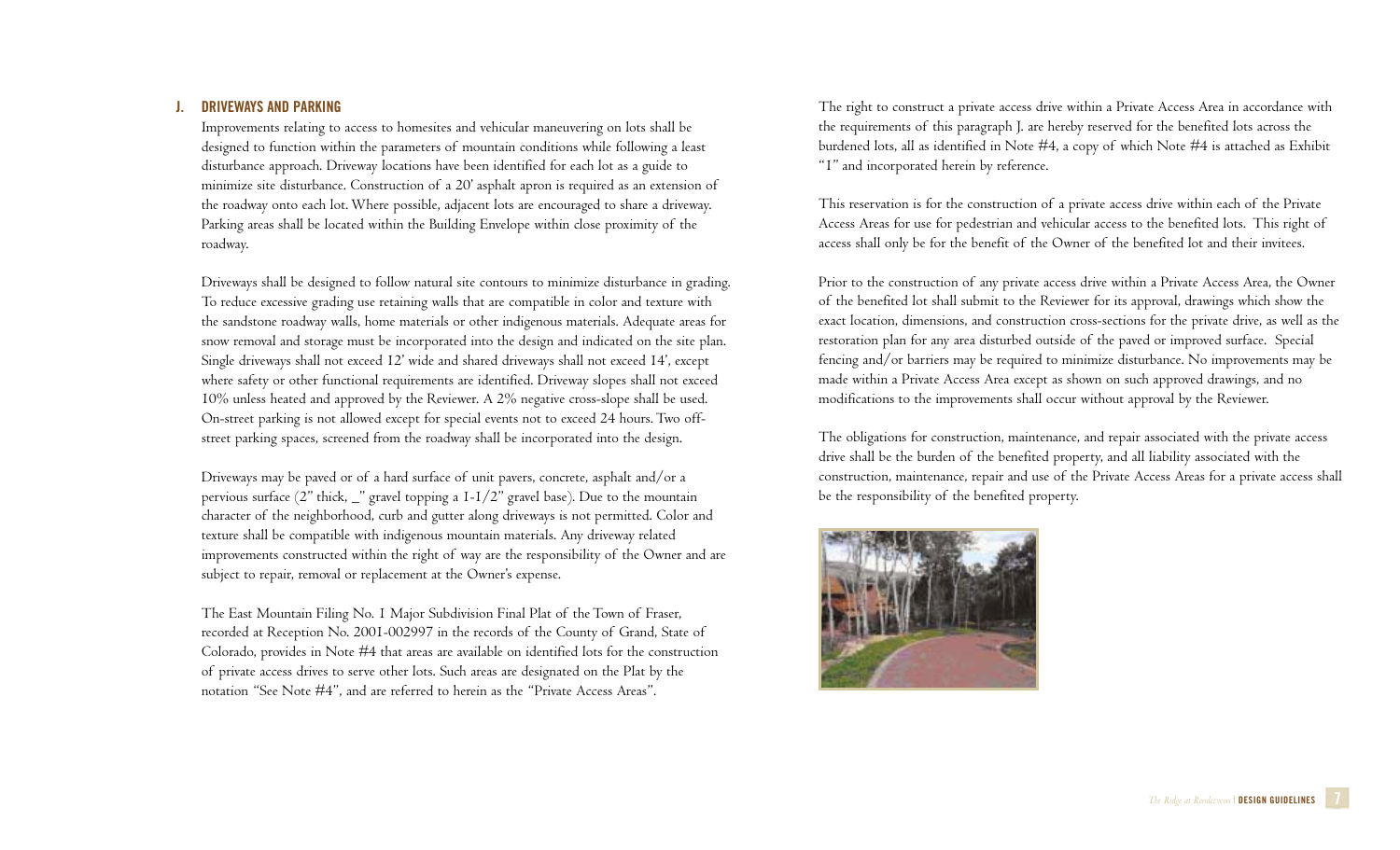#### **K. RETAINING WALLS**

Retaining walls defined within the Building Envelope shall be utilized to fit the structure of the home with the land. Terracing with the use of retaining walls is preferred rather than mass excavation and re-contouring. Retaining walls shall be as low as possible, generally 4' feet, and shall not exceed 8' before stepping unless approved by Reviewer. Walls over 4' feet in height shall be designed by a professional engineer. Design and location of retaining walls shall be integrated into the site design and respond to the natural topography. Walls near the house shall match or complement the materials of the house, while walls used in the landscape shall be constructed of sandstone or at a minimum reflect indigenous characteristics that are found to naturally occur in mountainous terrain and meet the approval of the Reviewer.



# **L. ENCLOSURES**

Perimeter lot fences are prohibited. Enclosing an area within the Building Envelope is permitted.

Fenced Enclosures shall be restricted to the Building Envelope. The actual fence material may not exceed one hundred (100') lineal feet. Areas shall be integrated with the landscape plan. Integration with the overall architecture and siting of the home will be considered as part of the enclosure approval. All fences should be constructed of natural wood and stone materials.

Privacy Screens may be utilized in screening decks, patios, and hot tubs. These areas may be fully enclosed. Screening these areas requires utilization of materials and finishes taken from the building palette. Screens shall be limited to the Building Envelope and shall not exceed six feet (6').

Dog Runs are restricted to side and rear Building Envelopes adjacent to or connecting to the structure, and may not exceed two hundred (200') square feet in area. These areas may be enclosed (side and top) with wrought iron, wood, and/or welded wire mesh integrated with the design of the fence. Chain link fencing is not allowed. Enclosures must not exceed six feet (6') in height and must be screened from adjoining residences and streets. Home Owners may also install an "invisible electric pet fence".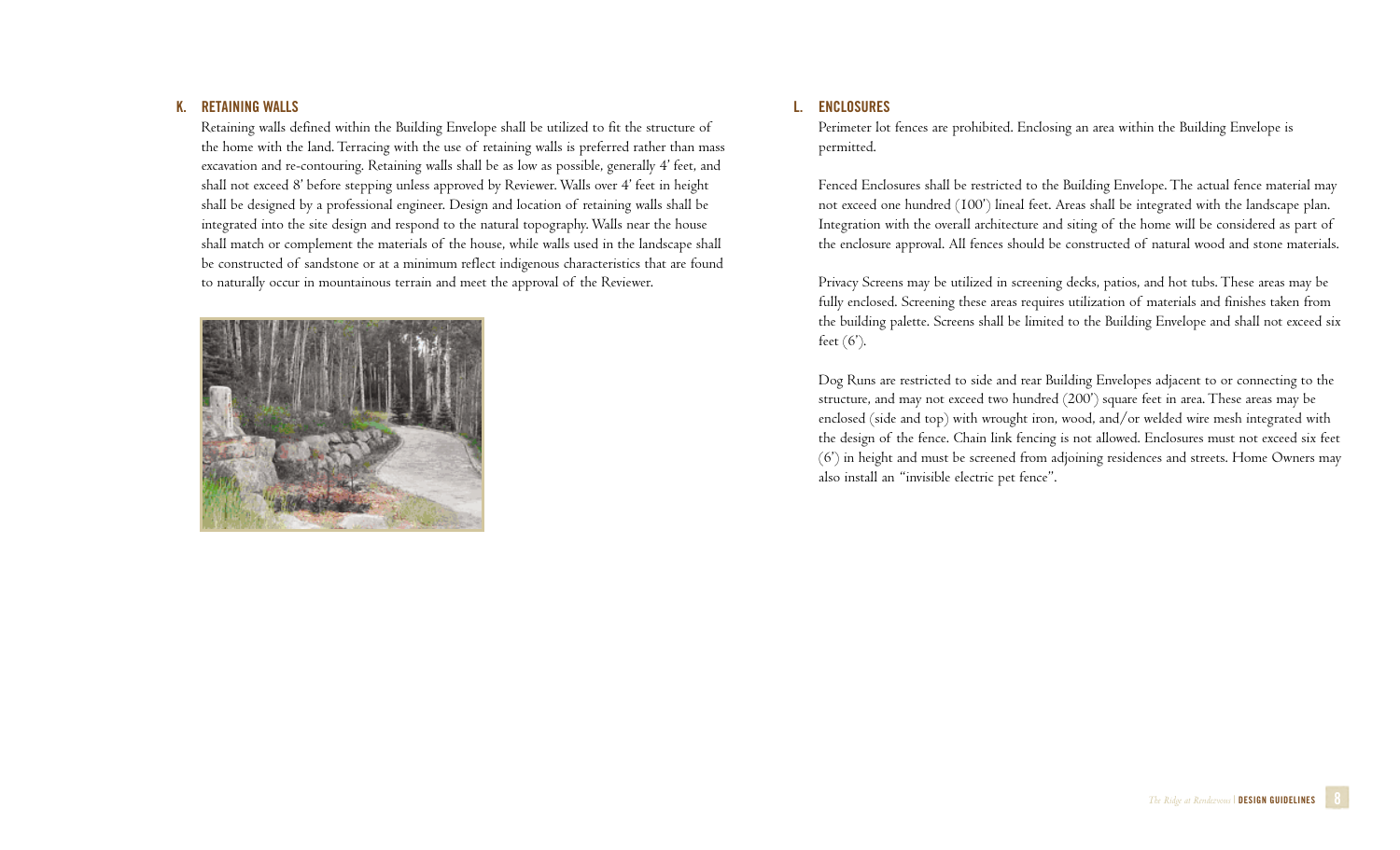### **M. LIGHTING**

Lighting is an important element of the visual landscape. Views of evening sunsets and the night sky are enjoyable features of the site. To protect vistas, minimize off-lot light pollution, exterior lighting shall be limited. Fixtures shall complement the building materials and reinforce the mountain architecture. Light sources shall be directed down, be shielded and/or filtered, to minimize ambient light, using low wattage bulbs to minimize light spill. Clear glass lenses are not permitted. Translucent lenses are required.

Use of floodlights and sodium vapor lights is prohibited, and lights in excess of forty (40) watts are prohibited. Such fixtures may not be movement activated, but may be used if specifically activated by a security monitoring system, and must be concealed and directed away from neighboring properties. Fixture colors shall match building colors. All fixtures, used for illumination of driveways, walks, and address signage purposes, shall be compatible with the architecture of the structure(s). Architectural and landscape "mood" lighting may be acceptable with the approval of the Reviewer.

Building mounted lighting must be directed downward away from adjacent lots, streets and open spaces and may not be used to light walls of building elements for decorative purposes. An excessive number of fixtures, or excessive light levels and glare will not be allowed. Site lighting must be confined to areas enclosed by walls or be in the vicinity of the main entrance, with the exception of safe passage lighting on walkways from the street to the front door. Driveway lighting shall be limited to ground mounted, down-lights (adjustable height units) integrated with the landscape design.





# **N. SIGNAGE**

No sign shall exceed a height of six feet from grade. No signs shall be attached or fastened to natural features including existing trees. No signs will be allowed without prior written consent of the Reviewer, with the exception of the following: a) Signs required by legal proceedings; b) one "For Sale" sign may be installed within a property boundary, provided the face of the sign does not exceed five (5') square feet and that earth tones are used to paint the sign. Information allowed on the sign includes: For Sale, builder, real estate agent, phone number and lot address; c) Signs identifying security alarms.

# **O. TRASH RECEPTACLES**

All receptacles used for storage of solid waste shall be screened and bear-proofed, using materials and forms complementary to the main structure(s).

# **P. UTILITIES**

Construction of utilities shall be conducted to minimize disturbance. Utility construction, including storage of earthwork materials, shall respect neighboring lots and preserved areas. All utility connections, meters and equipment shall be concealed from public view by elements of the architecture and/or sufficient landscaping.

# **Q. FLAGPOLES**

The Reviewer must approve location of a permanent flagpole. Care must be given to the hardware and flag material of permanent flags to minimize noise.

# **R. BASKETBALL EQUIPMENT**

Basketball backboards and freestanding pole mounted backboards are subject to the approval of the Reviewer. A fixed basketball standard must be indicated on the site plan.

# **S. SPAS, POOLS, SPORTS COURTS**

Exterior spas and/or hot tubs must fit with the proximate architectural materials and colors and shall be screened from public view. Other recreational related improvements including pools, sports courts, tennis courts, etc., are subject to the approval of the Reviewer.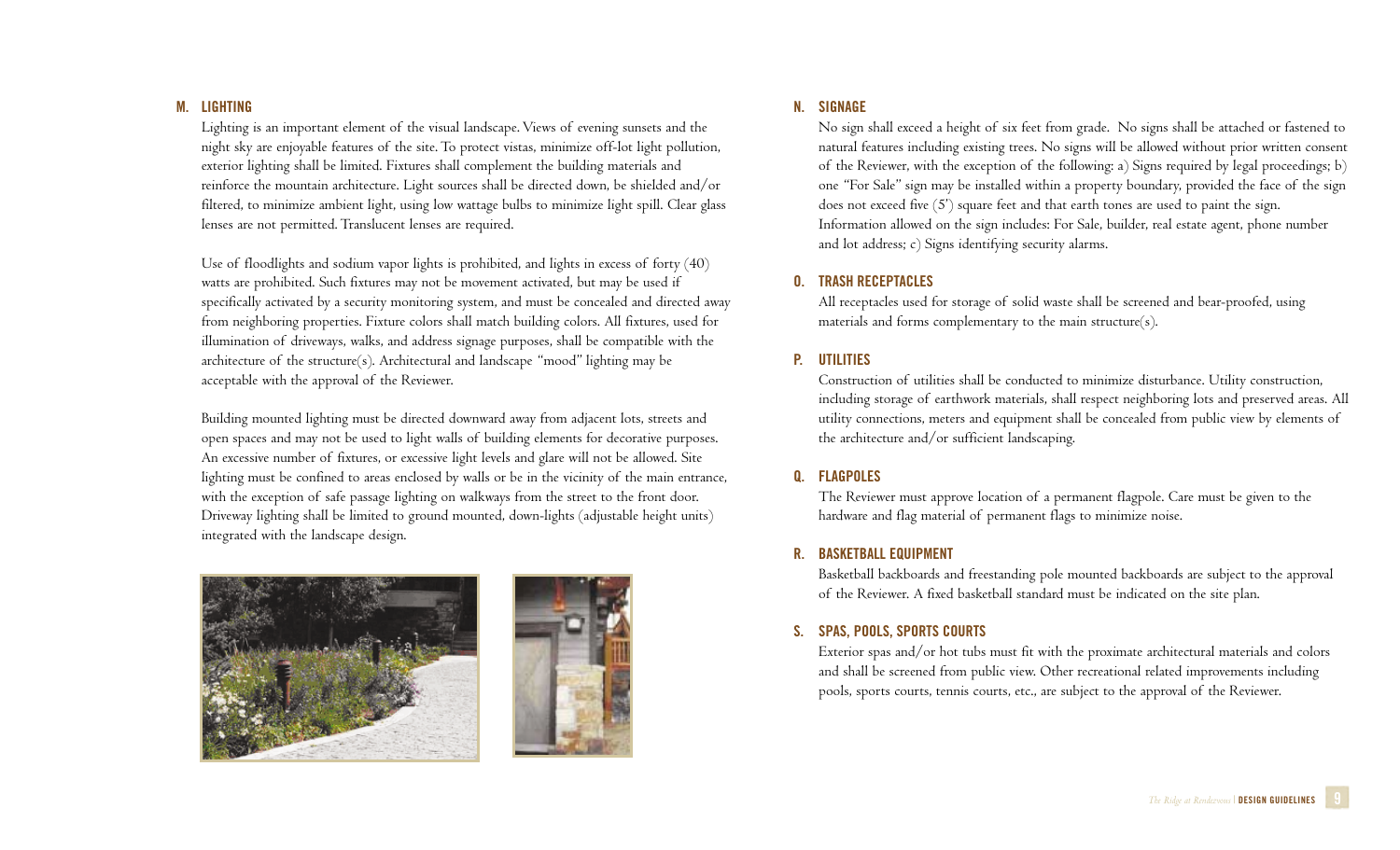# **T. WATER FEATURES**

Water features such as waterfalls, streams and fountains are discouraged. Mountain conditions can cause these elements to be difficult to maintain and do not lend themselves to an authentic expression of the site's natural features. The Reviewer must approve such design elements.

# **U. CHILDREN'S PLAY EQUIPMENT**

The size, materials, location, appropriate screening and integration with the overall site plan will be evaluated for approval of play equipment. Natural materials with earth tones compatible with the home shall be used.

# **V. DECKS**

Decks shall be designed and constructed to be compatible with the architecture of the house. Columns supporting decks must be designed and constructed from materials similar to the house. Downhill deck support posts and columns shall not consist solely of dimensional timbers. A base plinth and proportions that offset the height of the column must be utilized to strengthen the view of the deck from below.



# **W. DOG HOUSES**

Reviewer approval of materials, size and locations of doghouses is required.

# **X. SATELLITE DISHES**

Dishes shall be no greater than eighteen (18"). The Reviewer requires approval of equipment greater than eighteen (18") in diameter and proposed locations for the installation of a satellite dish.

# **Y. ACCESSORY BUILDINGS**

All lots are for single-family residential units only. Accessory units shall be allowed as part of a primary appurtenant structure. Accessory units can be dwelling units that may not exceed 25% of the gross floor area (GFA) including the garage. All accessory buildings, including gazebos, greenhouses, and hot tub enclosures must meet the architectural and site standards and be identified within the primary Building Envelope or in a secondary Building Envelope. Massing, scale, form, materials, and other detailing shall be coordinated with the main structure. No temporary or permanent storage sheds shall be allowed.

# **Z. HOUSE ADDRESS MONUMENTATION**

No more than two sets of address numbers are allowed on each home. Address numbers may be placed at the street and on the residence. The address numbers shall not exceed a total of one square foot for each location and be lit with a photocell. Address numbers located at the driveway shall be on an approved monument. The monument shall be designed to reflect the home design with materials that are compatible with the home and/or the retaining walls of the roadway and/or driveway. The monument should be integrated with the retaining walls and driveway grading and not be monumental in scale. A gate may be integrated with the design using compatible materials. The Reviewer must approve the monumentation and driveway entry design.





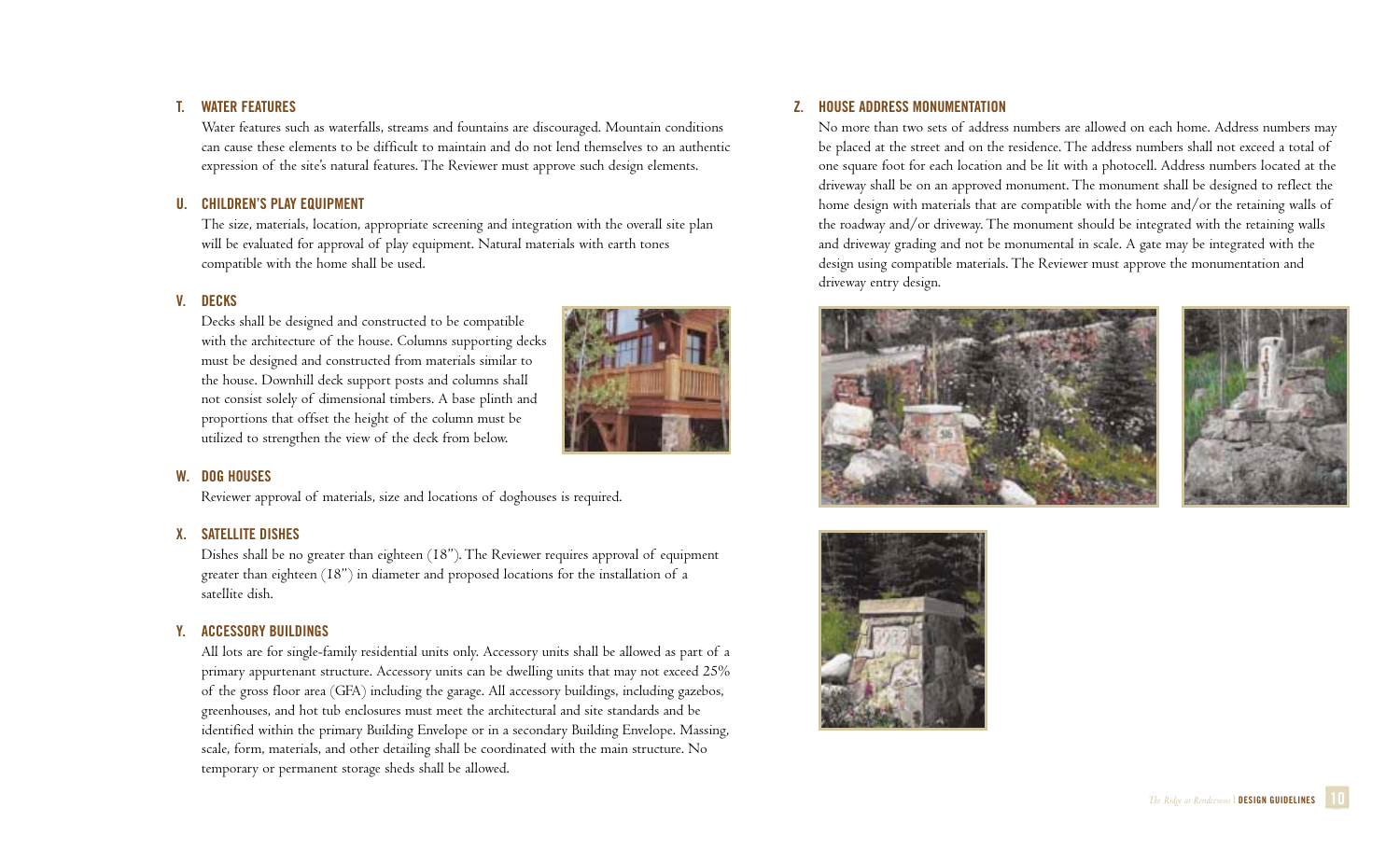# **IV.ARCHITECTURAL STANDARDS**

# **A. INTENT**

The intent of the architectural standards is to create a community design compatible with the mountain environment and lifestyle. Use of indigenous materials, responsiveness to seasonal conditions and the functional and recreational needs of the Home Owner are important. Architectural forms derivative of mountain traditions are fundamental. The mountain setting may cause views to be available of all sides of a structure requiring the need for continuity of materials and design of each building elevation.















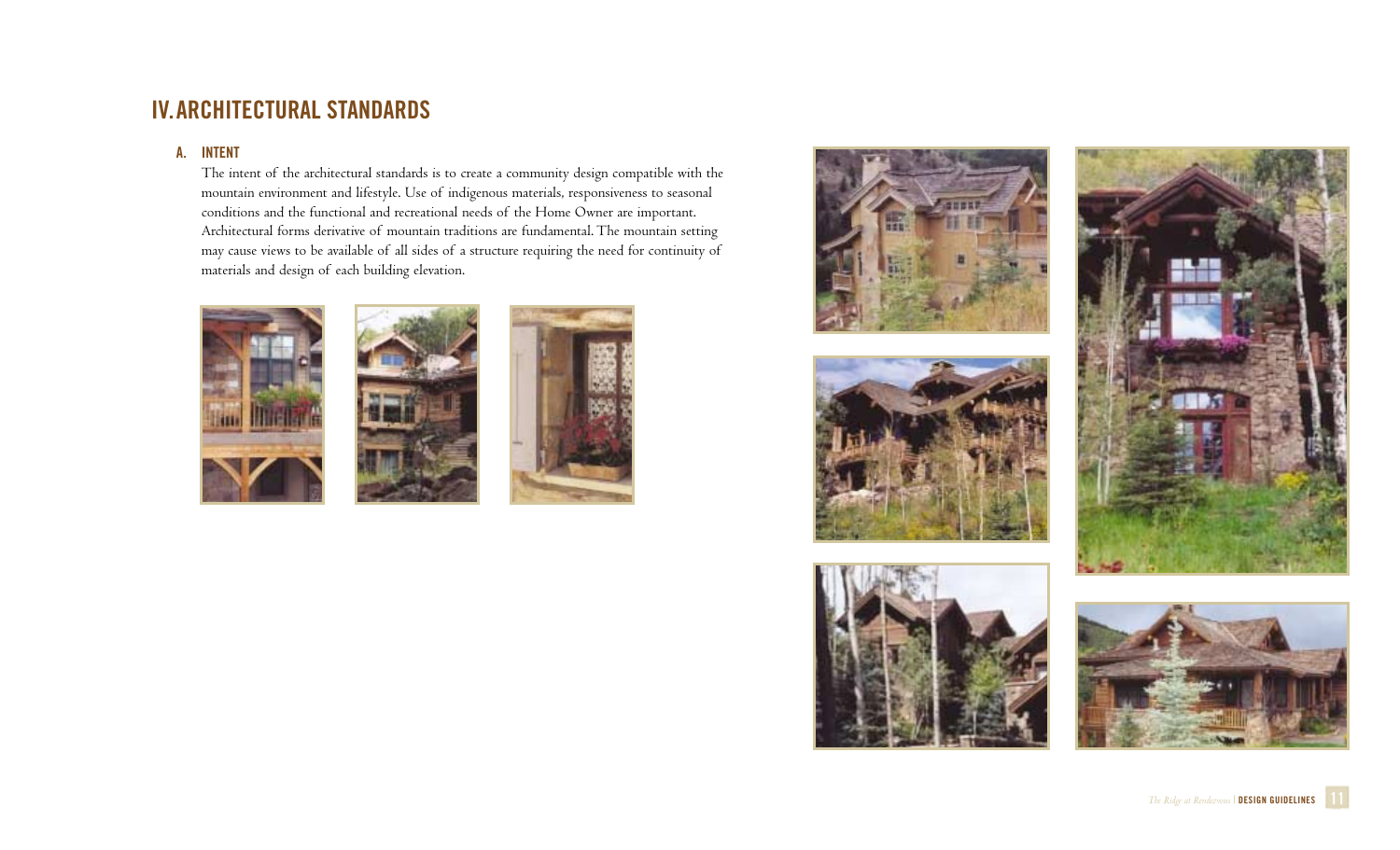#### **B. MASSING**

The massing, proportion, and overall scale of a building shall be designed in relation to the characteristics of each site. In all cases buildings shall be designed to reduce their overall mass and as a composition of additive, asymmetrical forms. Continuous or unbroken forms shall be avoided. Residences developed around more than one axis can achieve forms that are less monotonous; reduce building scale; increase diversity; and be visually more interesting.

*Wall Planes* shall be stepped (2' minimum) to reduce the overall mass of the building.

Large, unbroken planes are not desirable. Rake walls and endviews showing cantilever conditions are also discouraged. Wing-walls and stepped walls, integrated with covered decks and balconies are encouraged to develop well-balanced massing on all elevations. Forms with overhangs and recesses are preferred to break up the building into smaller parts.



*Detailing* of architectural elements provides an opportunity to present a better sense of character - expressing craftsmanship and the heritage of mountain architecture. Windows shall be used to enhance views and create interest in exterior walls. Consider window/door organization, surface detailing, and scale of windows in proportion to the overall structure and style of the design. Traditional rectangular patterns with divided lights are appropriate. The detail should be comprised of natural species and appear as if they were executed by hand tools.

# **C. BUILDING AREA**

Each home shall have minimum livable (finished) building area of twenty-two hundred (2,200) square feet excluding garage and mechanical areas. Floors shall vary in square footage in order to break-up the building mass.

# **D. BUILDING HEIGHT**

Building height shall not exceed thirty five (35') and shall be measured from the average finish grade of the primary four corners of the structure.

# **E. GARAGES/AUTO COURTS**

Garages must be carefully considered in the overall design. Garage door openings shall be screened from public roadways and adjacent properties using techniques such as covering porches; recesses, in order to integrate the garage doors into the larger building mass and architectural style; and custom cladding and finish of doors shall be utilized. Side-loaded access to garages is encouraged. Guest parking shall be provided in pocket parking areas not necessarily in front of the garage doors, but closer to the main entry area.





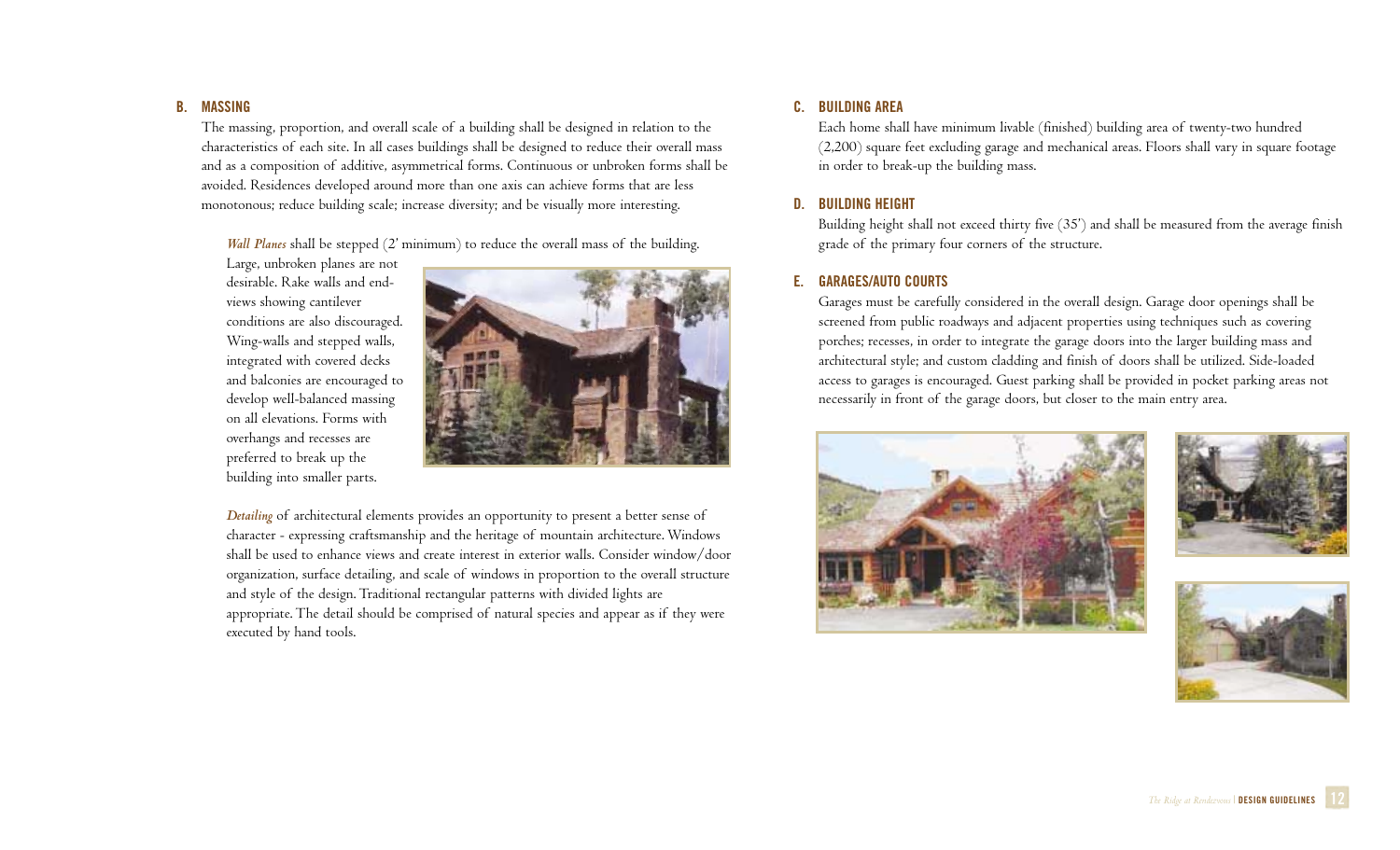### **F. ENTRIES**

A defined hierarchy in relation to importance of entry is preferred. Dimensions of columns and custom-made accents shall be considered. Rustic elegance, combined with a sense of human scale is encouraged. All entrances, exits, walkways and driveways shall be protected from snow loading.



# **G. ROOFS**

Roofs are prominent visual elements and shall communicate the dominant character of the architectural expression of the home. A simple pattern of primary and secondary roof forms with dormers is desirable. Roof forms in the mountains draw from ranch, Nordic, craftsman and saltbox themes. Gable and shed dormers can be utilized to bring natural light into living spaces to help break -up large roof planes and expressing the style and character of the roof.

The primary roof overhang shall not be less than twenty four (24") and the secondary roof overhangs shall not be less than 12". Roof overhangs of less than twelve (12") inches will not be accepted. Soffits of Masonite are not allowed. Creative and harmonious use of hips, gables, multiple ridges, roof axes, and dormers are encouraged.

The primary roof pitch (60%) shall be a 6/12 pitch or greater, while secondary roof pitches shall not be less than 4/12. Strong, built-up fascias consisting of 2"x12" dimensioned lumber is preferred. Well-defined eave detailing with strong articulation is required, as is careful consideration of snow loads, snow shedding, ice and drip zones. Flat, mansard, and gambrel styles are prohibited

Color and texture shall be carefully considered when selecting a roofing material and selected from a limited palette of the predominant colors that occur naturally on the site, including earth tones and plant materials. Class A materials are required, including shakes, concrete, slate, standing seam metal; pre-treated rusted corrugated metal and/or Cortin; and architectural asphaltic shingles. Standing-seam natural metal roofs may be considered when the appropriate design and visual impact to adjacent properties is minimal. Roof flashing colors shall match the roof color.







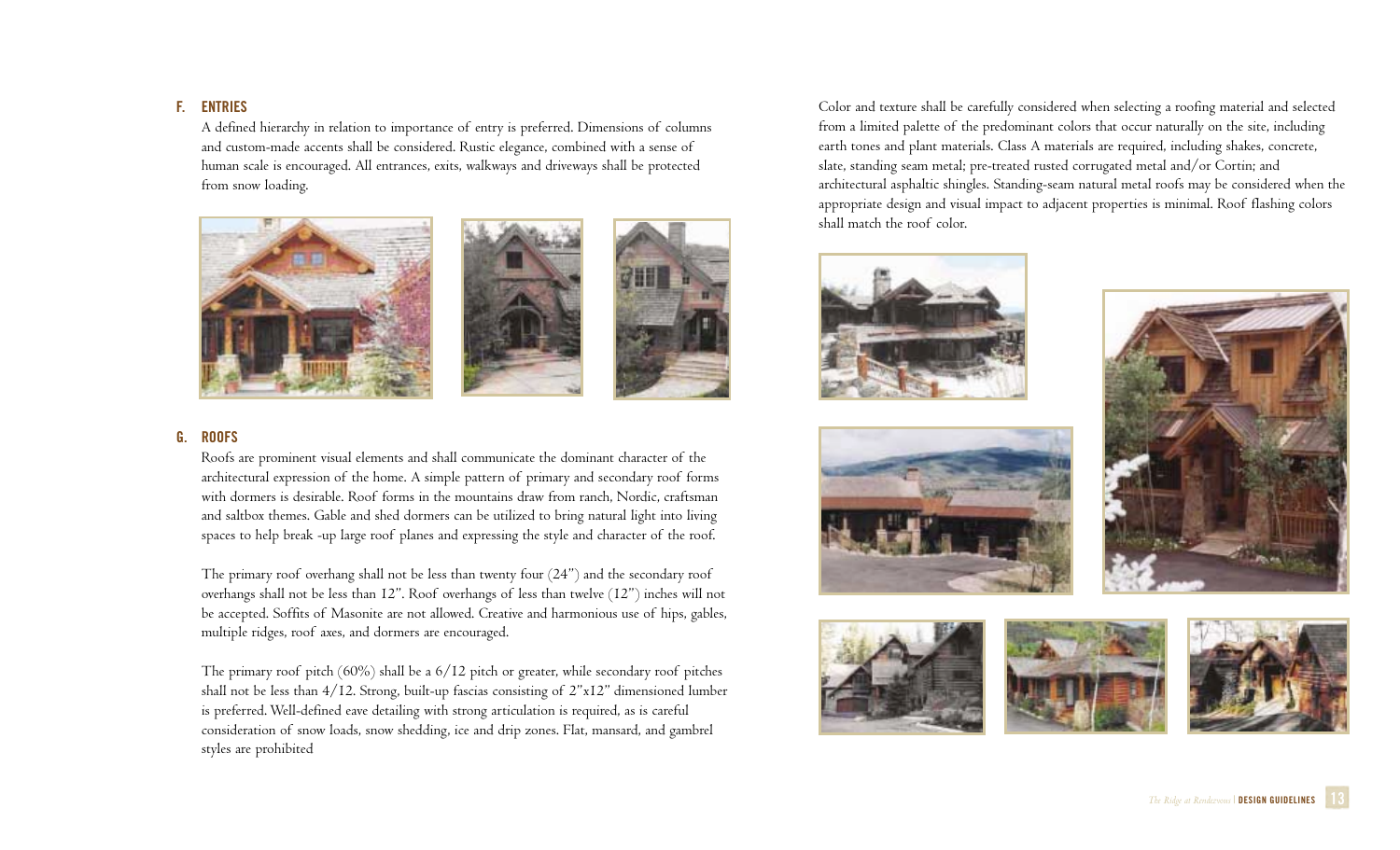# **H. WALLS AND MATERIALS**

Walls shall express a sense of structural integrity, strength and support reflecting their function as part of the building. A scaled hierarchy – larger at the base and smaller, more detailed towards the top of a building is preferred. Wood shall be the predominant material. Materials not addressed in these standards shall be reviewed on an individual basis.



*Siding* materials may include logs, board and batten, plank and shingle. Vertical and horizontally applied wood siding shall be treated with preservatives, semi-transparent stains or pigmented stains not painted. Logs may be peeled or non-peeled but shall not be pre-manufactured or uniform in appearance; and shall not make-up more than 80% of the wall area. If treated logs shall occur they should be coated with a dark stain.



*Natural* or cut stone masonry is encouraged consisting of Colorado Moss Rock, naturalriver rock or fieldstone. Large diameter dry stack and ledge stone-simulated stone may be used with the approval of the Reviewer. Masonry joints shall be raked clean, and held to a maximum of 1" in width. A sample lay-up on site (4'x 8') of stone masonry is required for approval prior to installation. Stone should cover at least 20% of the exterior walls of the project. The building should rest visually on a "base" of stone no shorter than twentyfour (24") in height that appears to visually support the building above. A capstone to this "base" is required.

*Hand troweled stucco* may be used. Stucco used as a primary exterior material must be approved by the Reviewer and shall not exceed 30% of the exterior surface. If stucco is approved consideration shall be given to detailing and integration with other building materials.

*Foundation* walls shall not be exposed more than ten (10"). Foundation walls shall be integrally designed, faced or finished to blend with the total architectural design. It is best if there is no visible break between the foundation and the wall plane. Natural stone foundations are preferred and make the integration of foundations with the site on sloping grades. Integrally the Reviewer must approve colored concrete and specialty formed concrete.



*Chimney Caps* should be designed in a manner to create the visual impression that the flue pipes are contained within a traditional roofed housing, and should relate to the overall architectural style of the house. No un-enclosed flues are permitted. Stone slab caps, copper gables and other such integrated architectural elements are acceptable solutions.





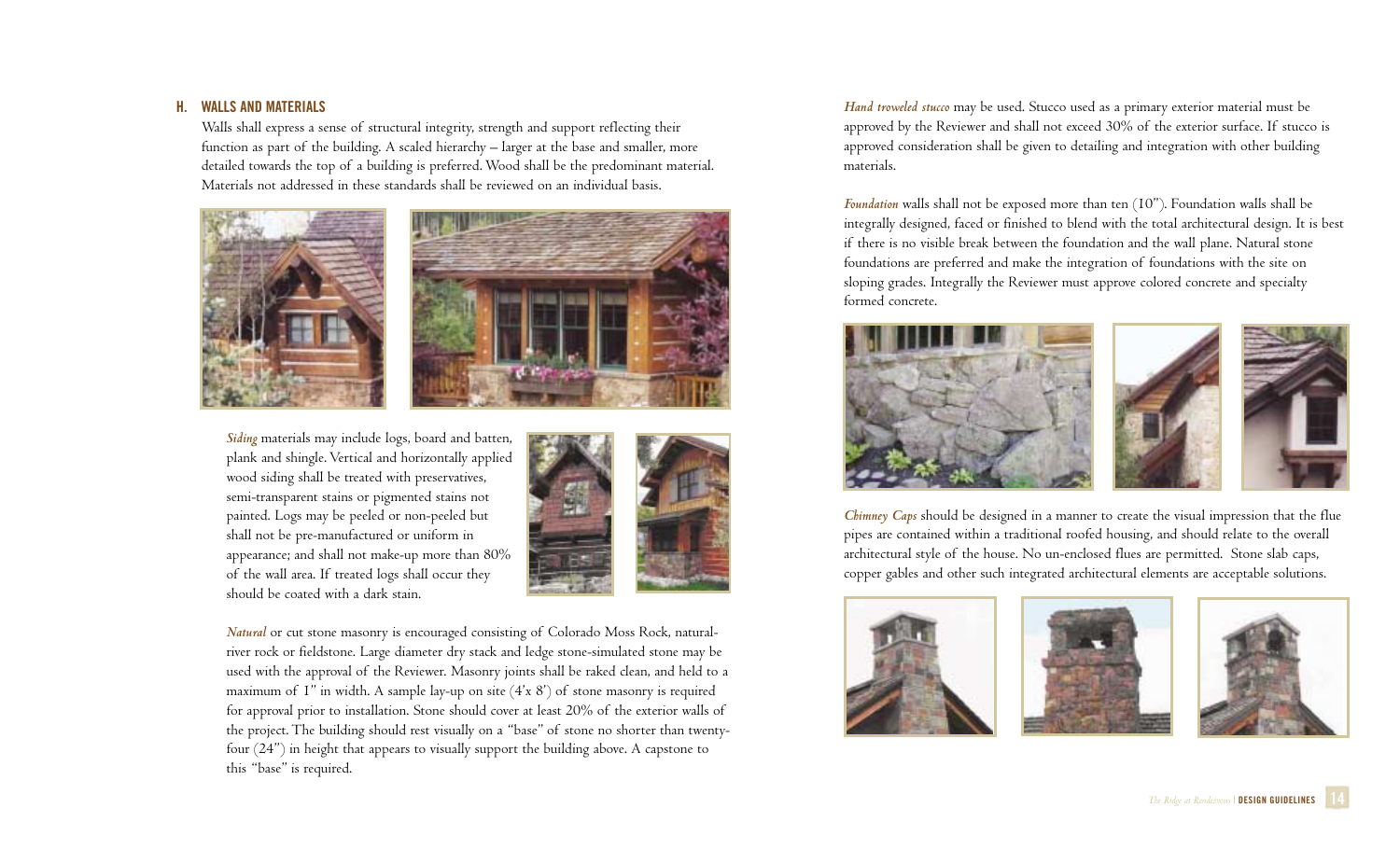# **I. COLOR**

Exteriors shall be designed with a hand-made feel and to blend the building into its setting. Finishes shall be subdued. Wood stains and paints shall be selected from a limited palette of the predominate colors that occur naturally on the site, including earth tones, and plant materials. Brighter colors shall be limited to small areas as accent colors. All color selections will be carefully reviewed and approved by the Reviewer. No bright, unfinished or mirrored surfaces are allowed. Semi-transparent stains are highly desirable on wood surfaces, but semibold stains may be approved on an individual basis.







# **J. WINDOWS AND DOORS**

A mountain/ranch pattern shall be used in the placement and scale of windows and doors. Openings must be a vertical rather than horizontal expression. Sizes shall vary and random placements shall be considered. When large single panes are used they shall be recessed and shaded. Large-scale structural wall members and smaller panels shall be used with large panes to minimize monolithic glass surfaces.

Window and door casings shall be wood or metal clad. Quality grade vinyl is not preferred and must be approved by the Reviewer. Double paned windows are required and optional energy saving features including low E is encouraged. Mirrored or reflective window materials are prohibited. Simulated divided light windows are required to have muntin bars and an intermediate spacer bar.





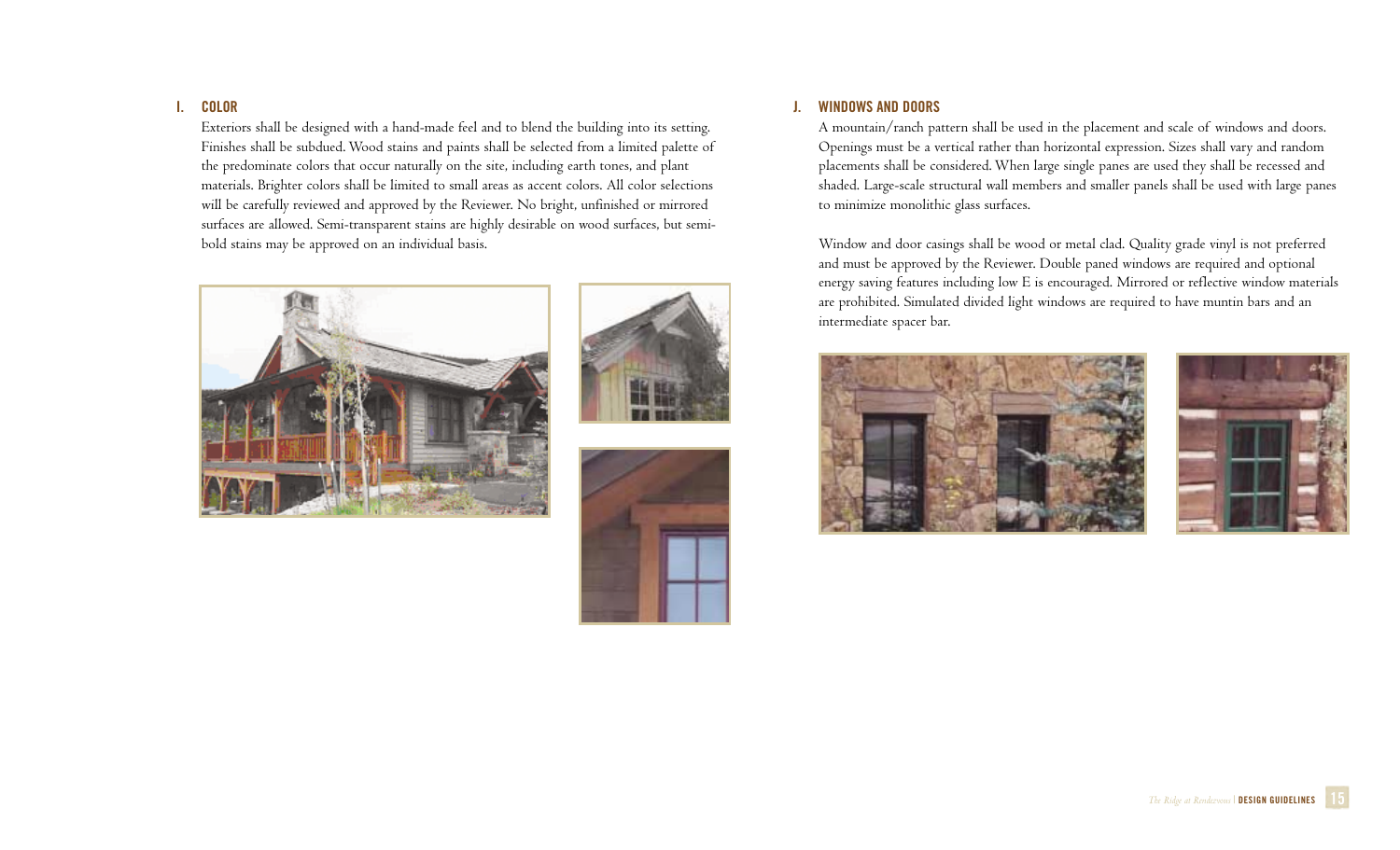### **K. BUILDING EQUIPMENT AND ACCESSORIES**

Building Accessories (shades, shutters, and screens) require approval. These must be submitted with architectural elevations, specifications, measurements and an actual material sample. Greenhouses require approval and shall be architecturally compatible with the design and materials of the residence.

Exterior equipment shall be incorporated with the building design, and painted to match the wall color. Air conditioning, electrical and gas meters shall be fully screened. Clotheslines are not allowed.

Roof Furniture including plumbing stacks shall be grouped in attics and encouraged to be placed to rear of footprint in order to minimize the number of penetrations. Metal roof vents are strongly discouraged, but if required, must be painted to match roof materials. Consider gable vents or ridge venting. Dominant exposed vents/fixtures for gas fireplaces are discouraged. Snow diverters and retainers shall be integral to the building design and can be decorative. Roof furnishings shall be painted to match primary roof materials or made of copper aged to a patina/matte finish.

Skylights shall be considered when fabricated utilizing a flat glazed material and integrated into the roof design, not as an applied element. Skylights shall be reviewed on a case-by-case basis.

Gutters and downspouts are encouraged to be concealed to avoid long exposed sections with eaves and structural columns or trim. Care shall be given to the placement of gutters to prevent the damming of water, ice and snow. Treated copper will be allowed. Aluminum and galvanized materials will not be accepted unless painted and/or treated to match building materials.

# **L. SOLAR**

Solar orientation and related design features are important in a mountain climate. Passive solar design features are encouraged when they are integrated into the design of the building. Reradiating heat absorbed during the day with high thermal density products is encouraged. Active solar equipment is encouraged but must be reviewed on a case-by-case basis by the Reviewer. Such equipment shall blend with the architecture, roof design, and pitch of the roof and not create a negative visual impact through reflective glare, and other visual obtrusions to adjacent properties.

# **M. FIRE PREVENTION**

Sprinkler systems must be incorporated into the design of each house as a part of the fire prevention measures for the neighborhood. Only Class A roofing materials are allowed.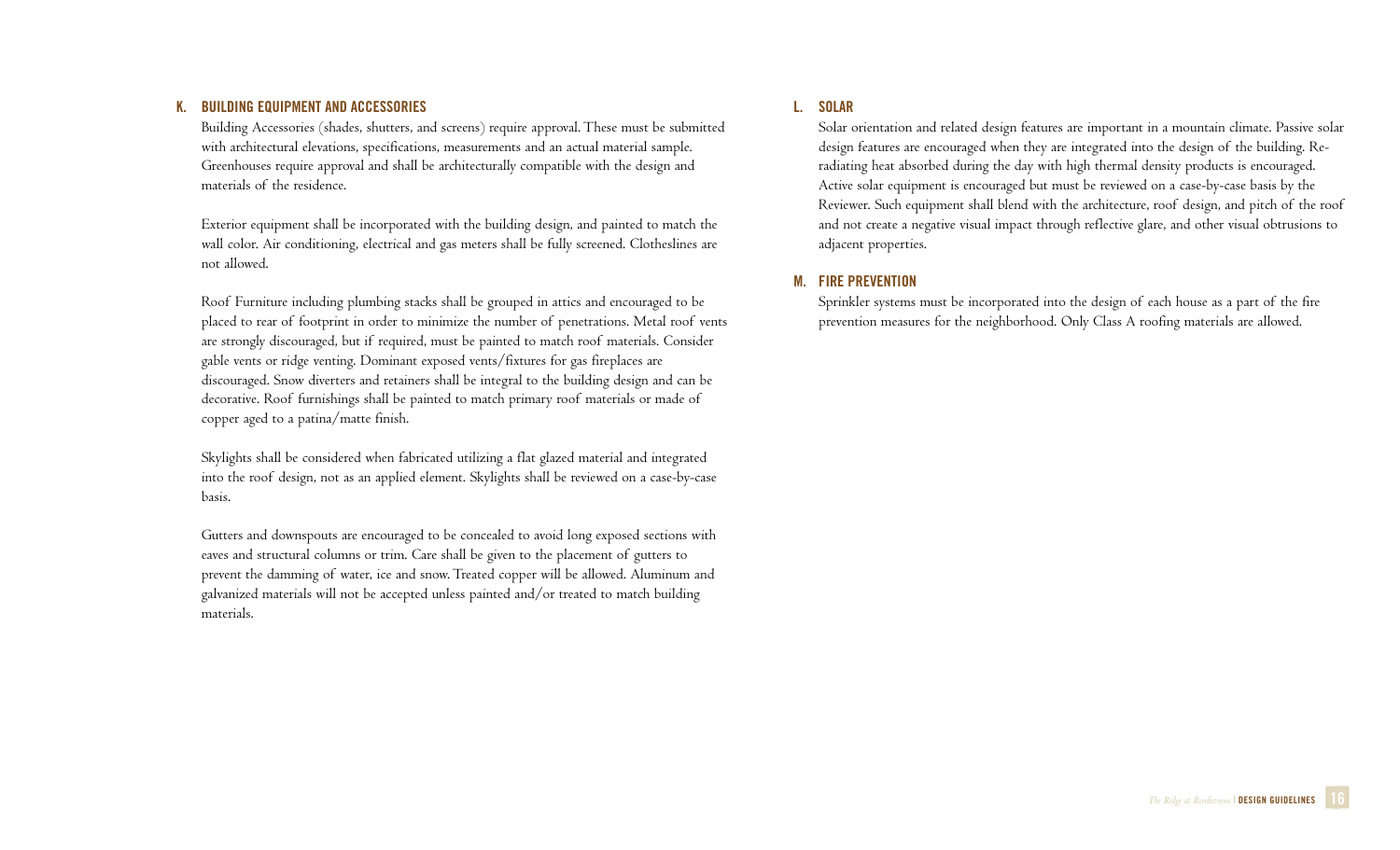# **V. LANDSCAPE STANDARDS**

# **A. INTENT**

It is the objective of the landscape standards to extend the natural mountain setting and blend structures with the natural landscape. Landscape designs shall consist of drought tolerant plant materials indigenous to the region or compatible with its climactic and geographic conditions. The appearance of introduced landscape materials shall harmonize with the natural setting. Minimal disturbance of the natural setting is preferred. Attention shall be given to earth forms, site drainage, snow storage, hardscape, and ground plane treatments.





# **B. LANDSCAPE ZONES**

Landscape zones aid in the site analysis and design of each homesite.

The Natural Zone of the site shall encompass a minimum of 55% of the lot area. This area may not be disturbed except to for forest management, wildfire mitigation, driveway and utility connections, and snow storage with approval of the Reviewer. All other disturbed areas must be restored to their previous condition.

Private zones must be within the designated Building Envelope. The Private zone includes: courtyards, entry areas, recreational/court areas, decks, and patios.

The Transition Zone is the area immediately surrounding the Building Envelope that may be disturbed during the construction process. Due to varying site conditions (topography, soil conditions, existing vegetation, drainage patterns, and access), it is conceivable that structures may be placed at the edge(s) of the Building Envelope boundary causing the transition zone to incur more disturbance than other areas.

# **C. LANDSCAPE GRADING REQUIREMENTS:**

The Owner is responsible for maintaining the natural grade of the lot and the site's adequate drainage. The Owner is responsible for fine grading which may have been adjusted to comply with berming, retaining walls, drainage, and landscape requirements.

# **D. TREE PLANTING REQUIREMENTS:**

In the front/entry area of the property at least three (3) specimen trees are required. These can be either Evergreen trees with a minimum of ten feet (10') in height or specimen trees with a minimum of a three and one-half  $(3\ 1/2")$  caliper. Over the remainder of the site, there shall be a minimum of four (4) evergreen trees eight feet (8') tall minimum; and nine (9) deciduous trees with a two inch (2") caliper minimum.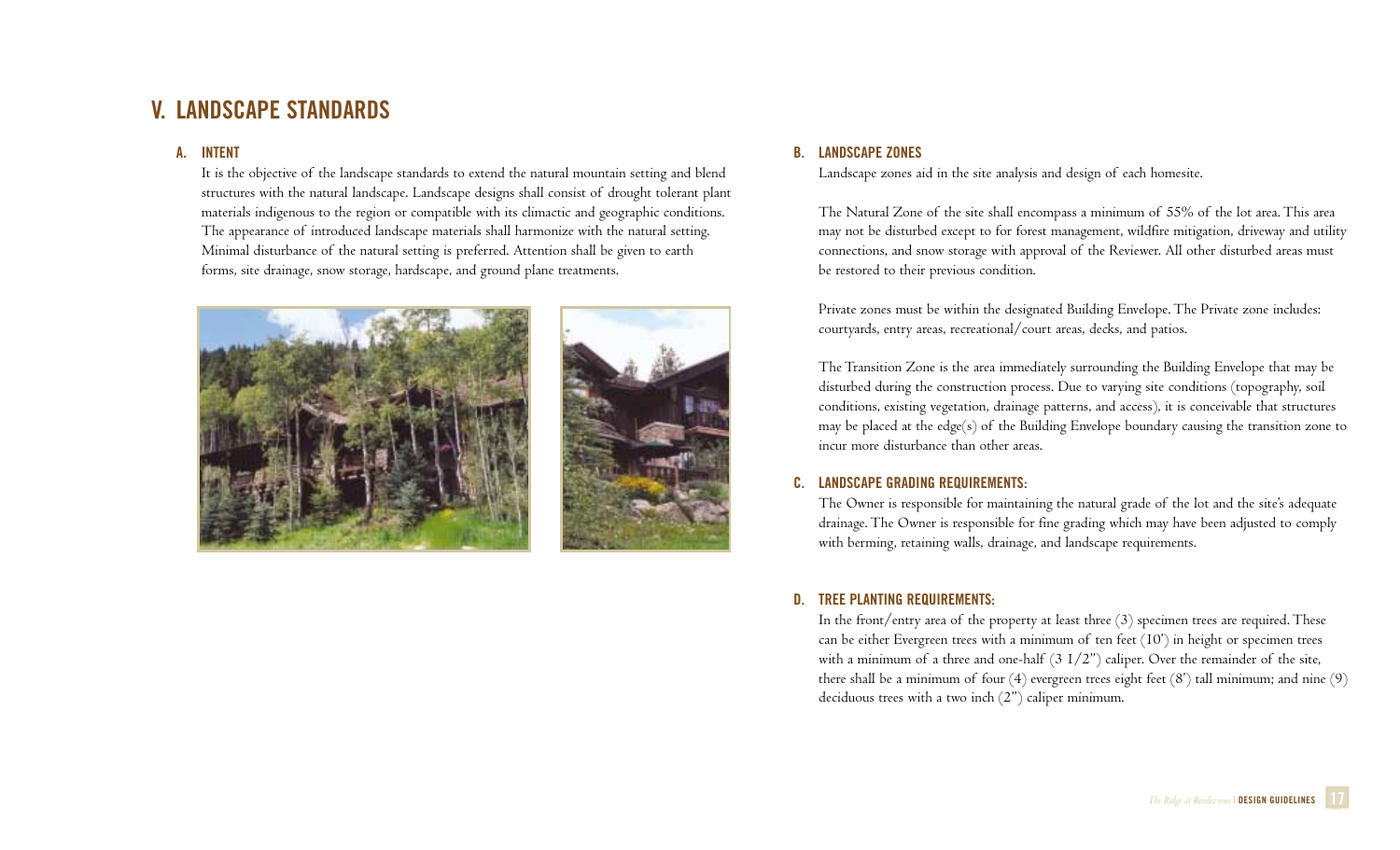# **E. PLANTING BED REQUIREMENTS:**

Orientation of planting beds shall relate to berms, walkways, patios, auto courts and/or driveways, and other landscape elements. Beds shall serve a function, (foundation and utility screening, buffering for privacy, enhancement of views, defining outdoor spaces, wind block, sun block, erosion control). It is required that planting beds utilize shredded mulch at least 3" in depth. Large cobble may be used only along designated drainage ways, water features or snow storage areas to facilitate drainage. Small and medium shrubs, twelve inch (12") to five feet (5'), shall typically be planted three (3') on center and be 5-gallon size. Large shrubs, six feet (6') to ten feet (10'), shall typically be planted five feet (5') on center and be either 5 gallon size or balled or burlapped. Shrubs shall be planted in natural groupings rather than linear hedgerows. The use of perennials is encouraged.





# **F. NATIVE GRASS PLANTING REQUIREMENTS:**

Turf areas are prohibited. Grasses found in the mountains can be used in a natural design approach. Appropriate soil amendments shall be tilled into the existing soil prior to planting. Use a quality seed mix for the area. (see plant list). Use a herbicide with no residual soil activity (glyphosate). Irrigate lightly and frequently to keep soil surface moist during germination.

# **G. IRRIGATION**

A drip irrigation system may be used only on a temporary basis to sustain new plant material. A landscape plan shall be submitted and approved by the Reviewer, which shall establish rules and regulations to ensure compliance with the terms of the Decree entered in 98CW41.

# **H. MAINTENANCE**

All landscaping shall be maintained to present a natural appearance.

# **I. LANDSCAPE INSTALLATION**

Landscaping must be installed within twelve (12) months of occupancy. Material staging and holding area must occur on the site where installation occurs. A vacant lot may be used with prior written permission from the Owner.



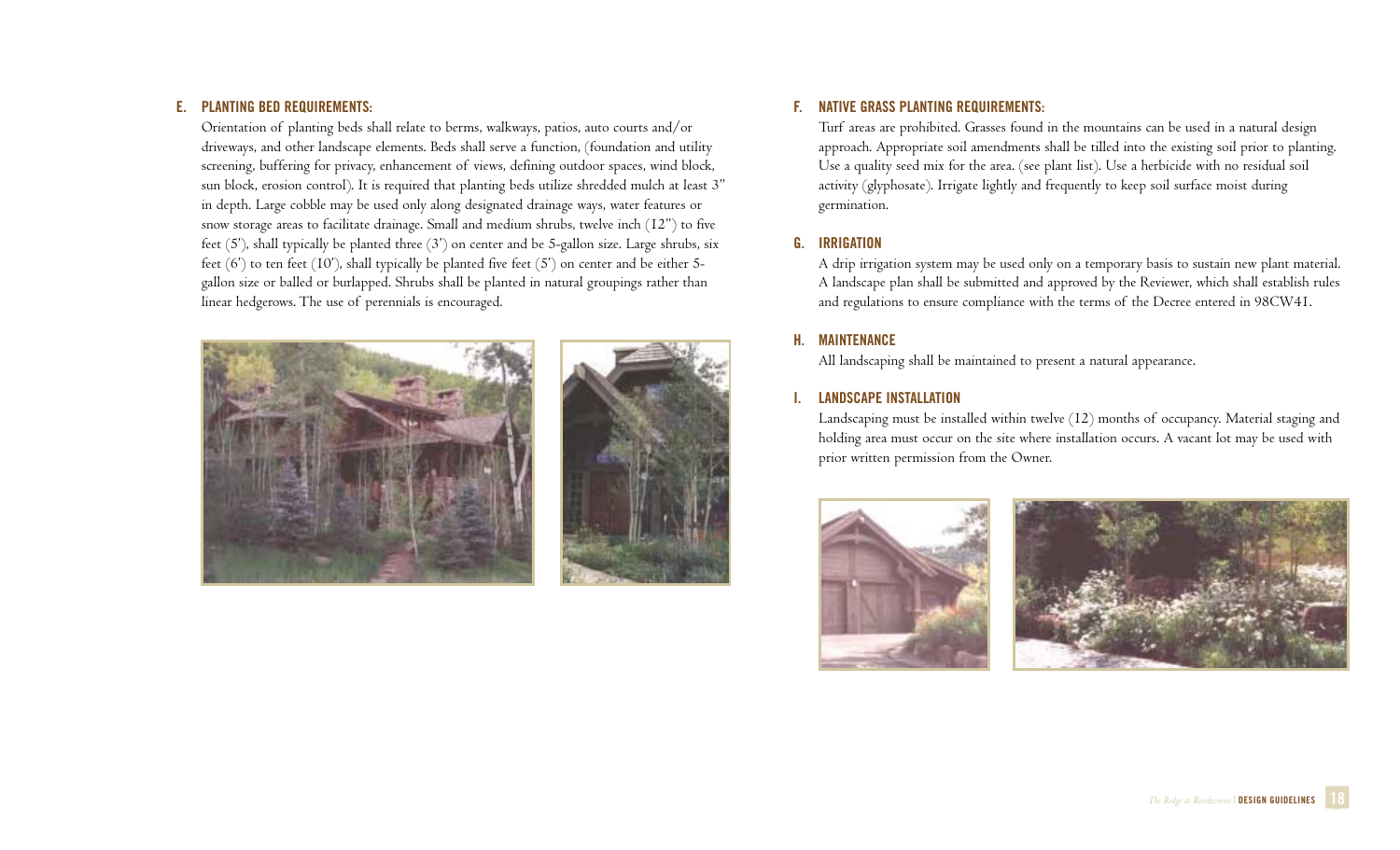# **J. PLANT MATERIALS LIST**

The following plant materials shall be utilized in landscape design.

#### **COMMON NAME** BOTANICAL NAME

*Deciduous Trees Quaking Aspen Populus tremuloides Cutleaf Weeping Birch Betula pendula gracilis Narrowleaf Cottonwood Ginnala Maple Acer ginnala*

#### *Evergreen Trees*

*Engelmann Spruce Picea engelmanii Foxtail Pne Pinus Aristata Colorado Spruce Picea Pungens*

# *Deciduous Shrubs*

*Bog Birch Betula glanulosa American Cranberry Alpine Currant* Ribes alpinum *Yellow Flowering Currant Ribes aureum Arnold Red Honeysuckle Twinberry Honeysuckle Lonicera involucrate Amur Maple Acer ginnala Gambel Oak Quercus gambelii Mountain Mahogany Cercocarpus montanus Native Golden Mustow Salix monticola Red Lake Currant Ribes silvestre 'Red Lake' Rocky Mountain Sumac Rhus glabra 'Cismontana' Red Twig Dogwood Cornus sericea*

*Canada Red Chokecherry Prunus virginiana 'Canada Red'*

*Abies concolor Lodgepole Pine Pinus contorta latifolia Douglas Fir Pseudotsuga menziesii Vanderwolf's Pyramid Limber Pine Pinus flexilis 'Vanderwolf's Pyramid'*

*Mountain Alder Alnus tenuifolia Native Chokecherry Prunus virginiana melanocarpa Yellow Twig Dogwood Cornus sericea flaviramea Jackman's Potentilla Potentilla fruticosa 'Jackmanii' Rabbitbrush Chrysothamnus nauseosus*

*Snowball Viburnum opulus 'Roseum' Tall Western Sage Artemisia tridentate Three Leaf Sumac Wax Flower Jamesia Americana Western Thimbleberry Rubus parviflorus Arctic Blue Dwarf Mustow Salix purpurea 'Nana'*

#### *Ornamental Grasses*

*Blue Fescue Festuca glauca*

#### *Perennials*

*Pasque Flower Anemone Pulsatilla vulgaris Alpine Mix Dwarf Aster A. alpinus Basket of Gold Aurinia saxatile Bleeding Heart Dicentra spectabilis Rocky Mountain Columbine Aquilegia hybrids Sweet Mustiam Dianthus D. barbatus Russell Hybrids Lupine Lupinus 'Russell Strain' Rocky Mountain Penstemon P. strictus Alpine Poppy Papaver burseri Yellow Yarrow Achillea filipendulina*

# *Groundcovers*

*Hen and Chicks Sempervivum hybrids Creeping Oregon Grape Holly Mahonia repens Gold Moss Sedum S. floriferum Hybridum Sedum S. hybridum Snow-in-Summer Cerastium tomentosum Strawberry Fragaria* 

#### **COMMON NAME** BOTANICAL NAME

*Candytuft Iberis sempervirens Ox-Eye Daisy C. leucanthemum: Leucanthemum Vulgare Black Knight Delphinium D. Giant Pacific 'Black Knight' Flax Linum perenne Pink Yarrow Achillea millefoleum 'Rosea'*

*Kinnikinnick Arctostaphylos uva-ursi Dragon's Blood Sedum S. spurium 'Dragon's Blood' Wooly Thyme Thymus praecox seudolanuginosus*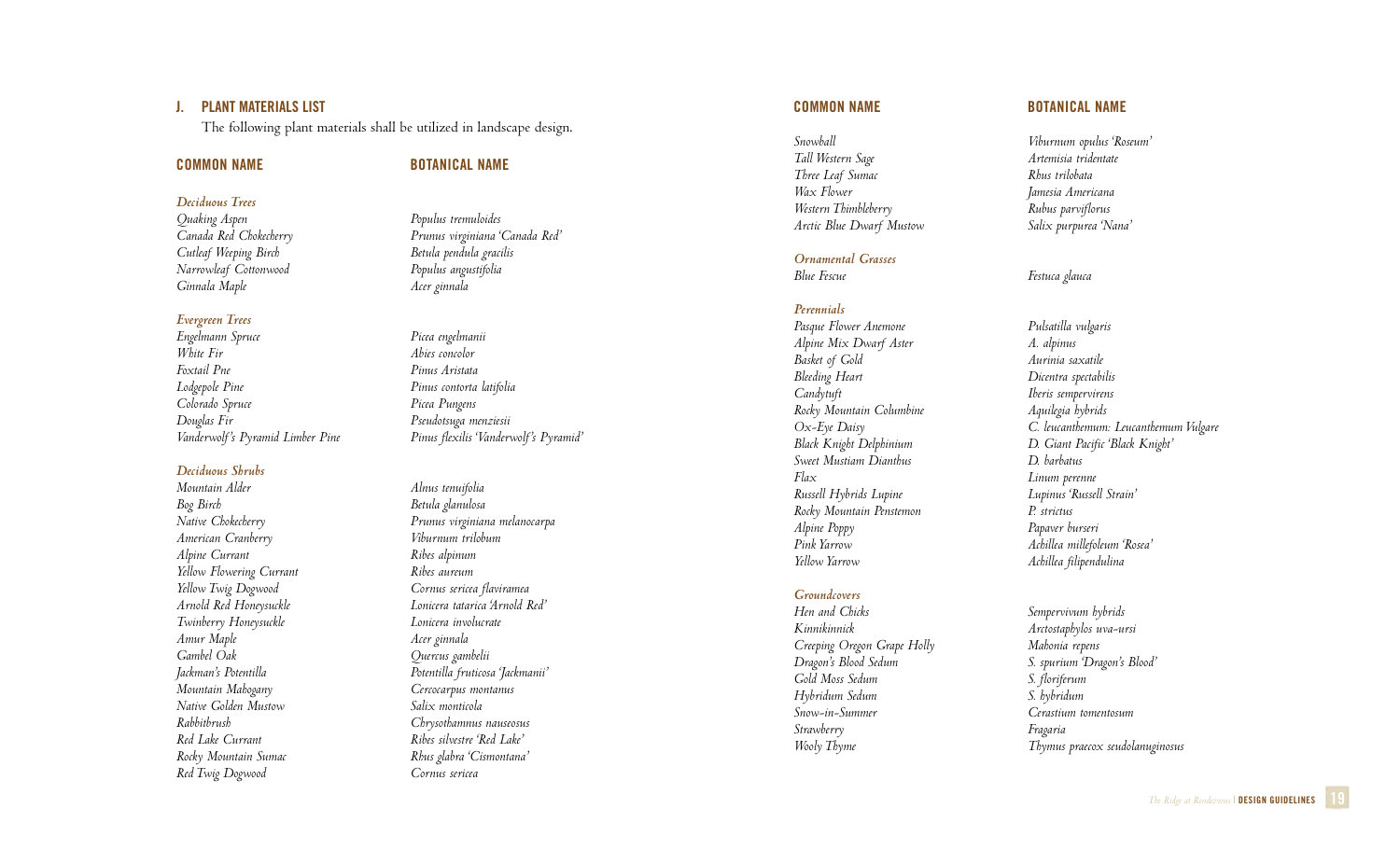# **VI.SUBMITTAL REQUIREMENTS**

All submittals shall be submitted fourteen (14) business days in advance of any review meeting.

# **A. PRELIMINARY PLAN SUBMITTAL**

Following the Pre-Design Step the Owner will develop preliminary architectural and site plans at 24"x 36" minimum, dated, that include:

- 1. Lot, Filing number and address with Owner and Builder's names.
- 2. A survey, prepared and stamped by a licensed surveyor, of existing conditions, including streets, utilities, topography (30% slope and greater), drainage ways, mature stands of trees and other natural features (55% open space requirement) with a two (2) foot contour interval must be provided. All legal restrictions, including rights-ofways, easements, property lines, and setbacks, shall also be included. Survey information shall extend to property lines of the lot and beyond to include any rightof-ways or drive access easements adjacent to the lot.
- 3. Photos of the site including views onto and from the Building Envelope.
- 4. A preliminary site plan of all proposed improvements designed in accordance with the Design Guidelines at a scale of  $I'' = I0'$  with north arrow. The site plan shall include the primary Building Envelope, building footprint and roof overhang, driveway (show existing street), parking areas, existing and proposed grading at two (2) foot contour intervals, level of main floor, and drainage features. The site plan shall also include locations, dimensions, elevations and square footages of other improvements as required.
- 5. A preliminary landscape plan including grading, retaining walls, hardscape, softscape, plant materials shall be provided at a minimum scale of 1"=10'.
- 6. Roof and floor plans at a scale of  $1/4" = 1'$ . Roof plans must identify pitch, valleys, hips, overhangs, chimneys, primary mechanical locations and materials.
- 7. Floor plans must include main structure and accessory structures, and decks.
- 8. Architectural elevations/sections, at  $\frac{m}{n} = 1$ , indicating both existing and proposed grades, finish floor, top of slab and building height calculations, and proposed materials.
- 9. Color Boards may be submitted, if selections have been made at this time.
- 10. A perspective sketch and/or model indicating the building's three-dimensional form in relationship to the site and proposed grade  $(1/8" = 1'$  minimum scale) may be required.
- 11. The Owner shall provide accurate staking (+/- one foot) of proposed building corners, lot corners, and easements. All stakes must extend at least 3' above grade and must be identified. Staking must be completed at time of Preliminary Plan submittal.
- 12. The Owner shall submit 5 sets of plans to the Reviewer.
- 13. A written response will be provided within 14 business days after the submittal.
- 14. Shall the Preliminary Plans be approved, the Owner may begin preparation of Final Plans, incorporating any requested changes and resubmit within 14 business days. The Reviewer will respond to each submittal within 14 business days.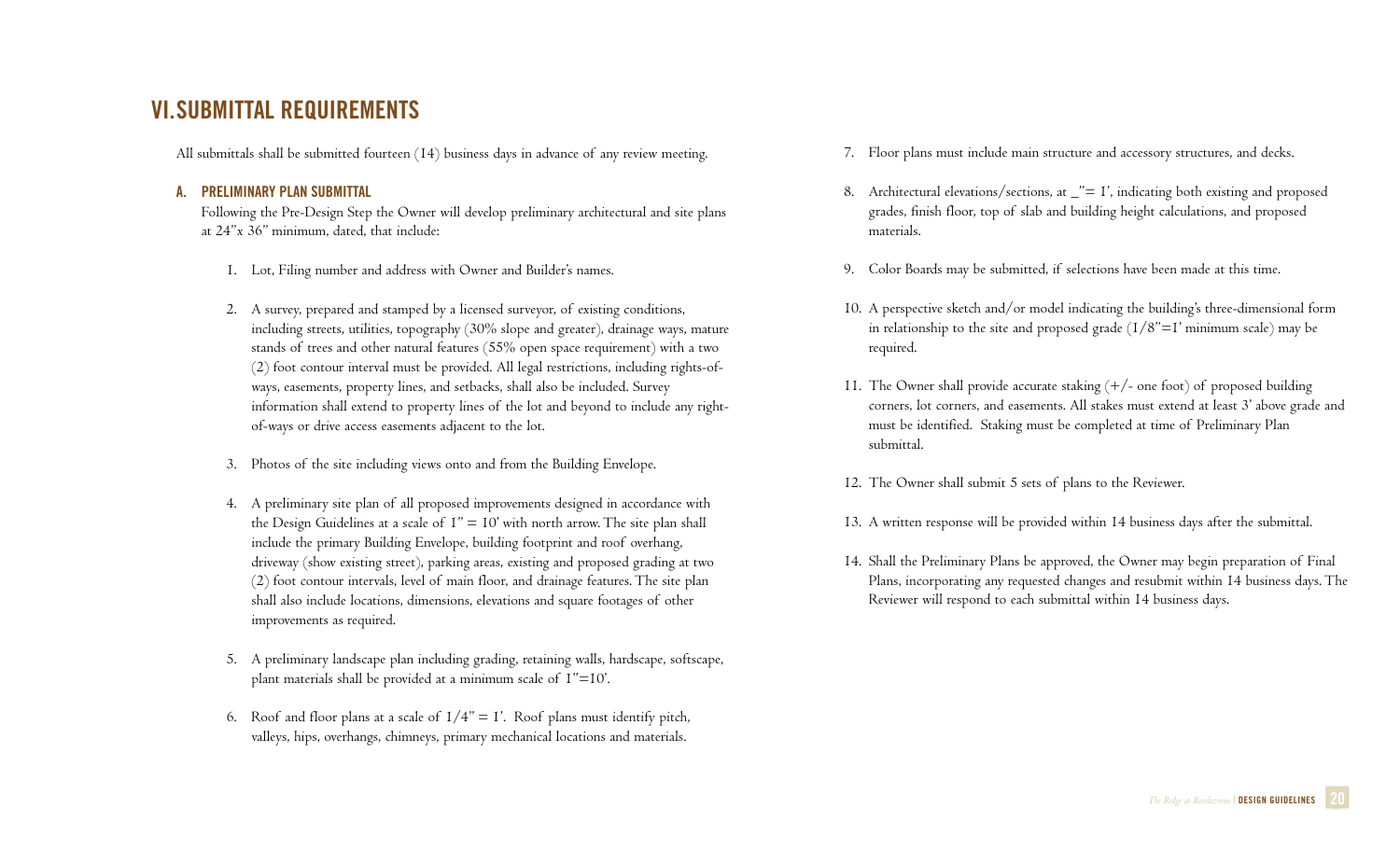### **B. FINAL PLAN SUBMITTAL**

Following Preliminary Plan Approval, the Owner may develop final architectural and site plans, suitable for construction, at 24" x 36" minimum, dated, including all of the preliminary requirements and the following:

- 1. Lot, Filing and address with Owner and Builder's name shall be clearly shown.
- 2. Update of the professional survey, as needed.
- 3. Final site plan shall include finish floor and top of slab elevations, all site improvements, utility connections, complete grading including any earth berms for landscaping at 1' contour intervals, all paved areas including walks and patios, monument locations, paving design, retaining walls, easements and setbacks at I"=10' scale. All floor level elevations shall be indicated.
- 4. A final landscape plan must be submitted including species, quantity and size of material.
- 5. Floor and roof plans at a scale of  $1/4" = I'$ . Square footage by floor level shall be identified.
- 6. All exterior elevations indicating existing/proposed grade, top of foundation, finish floor, top of slab, maximum roof height, decks, rails, and flues. A building height calculation utilizing the 4-corner average shall be provided.
- 7. Wall sections and exterior details, including items such as architectural character details, exterior window, trim and door details; eave and rake details; trusses; exposed beams and rafter tails; stone cap details; window shutter, flower boxes, chimneys, exterior stairs and decks, railings, and supports.
- 8. Material and Color Board--samples of all finished exterior materials, colors, window and glass specifications must be presented on a board, clearly marked with the Owner's name and Lot, Block and Filing numbers. Siding, stone and stucco samples must be secured on the same board using a strong adhesive with a front elevation on the color board. Colors must identify color designation and manufacturer, and clearly depict where trim colors, fascia color, window trim colors, as well as accent and door colors are to be applied. Cut sheets for exterior lighting must also be submitted. In addition, a schedule of samples, or specifications of exterior materials and colors must be included.
- 9. A Construction Management Plan shall be provided indicating construction fencing at the limits of disturbance, material lay down and soil storage; storage, site access, parking, phasing, dumpster, port-a-john, and construction sign.
- 10. Any adjustments in site staking shall be made at this time.
- 11. The Owner shall submit five sets of plans to the Reviewer.
- 12. A written response must be provided no later than 14 business days after the submittal. When the design is approved the Reviewer reserves the right to request the construction documents prior to their submittal for a building permit to review for consistency. After the plans are approved, the Owner may apply for building permit(s), set a pre-construction meeting and begin construction. If not approved, Final Plans shall follow the Final Plan submittal procedure.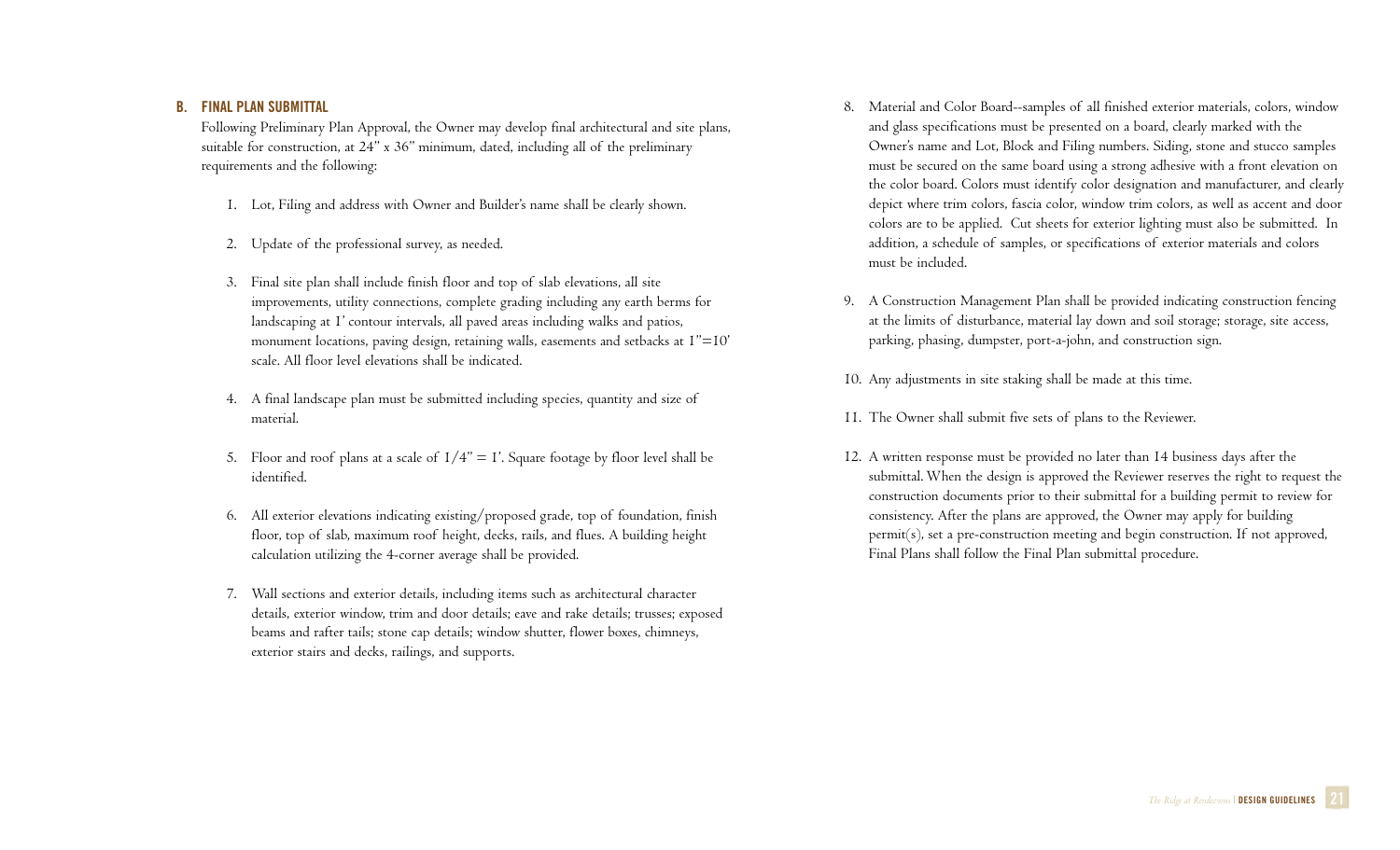# **C. REVIEW FEES**

There are no required fees for the base design review process. The Reviewer may charge for extended review processes or circumstances that require extraordinary analysis and coordination and may revise fees as circumstances dictate.

# **D. CONSTRUCTION PERIOD REVIEWS AND REQUIREMENTS**

The Reviewer may inspect work in progress and give notice of non-compliance. Lack of such an inspection/notification does not constitute approval/compliance with the Design Guidelines or the Declaration. Construction must begin within two (2) years of the date of final approval. All construction must be completed within eighteen (18) months from commencement (site clearing). The Reviewer on a case-by-case basis may grant extensions. All final approvals are valid for a period of one year. If construction does not commence within that time, the approval shall be deemed withdrawn and a new application must be submitted.

### **E. COMPLIANCE DEPOSIT**

All improvements must comply with the approved final plan or subsequent approvals of the Reviewer. A compliance fee of two thousand five hundred (\$2,500) dollars is required at the time of the Pre-construction Meeting and prior to commencing construction. At 100% completion after a certificate of compliance has been granted in compliance with the approved design the deposit will be refunded.

# **F. FIELD CHANGES**

Changes that will be reviewed are those that affect or change any of the exterior elevations, colors or materials or site plan as previously reviewed and approved by the Reviewer. It is the responsibility of the builder to contact the Reviewer and explain the nature of the change in writing, in order to receive a determination if an additional review is required. No changes shall be made without the approval of the Reviewer.

### **G. CERTIFICATE OF ACCURACY**

A licensed, registered Surveyor (hired by the Owner) shall provide a Certificate of Accuracy attesting that the building foundation is located in plan and in elevation as approved  $(+/-6")$ tolerance) in the final submittal. The certificate must be in the form of an improvement survey showing dimensions of foundation to property lines and elevations (related to USGS datum or equivalent benchmark) of top of foundation walls. Points at which elevations are taken will be clearly identified and correlated with the location of the top of the foundation as in the final submittal.

# **H. PROJECT COMPLETION REVIEW**

Upon completion of construction, the Owner shall give written notice of completion. Within thirty days from receipt of such written notice, the Reviewer may inspect the improvements and issue a Certificate of Compliance. If work was not done in compliance with the approved plans, the Reviewer will notify the Owner in writing of such non-compliance within the thirty (30) day period specifying the particulars of non-compliance, and shall require the Owner to remedy the condition or forfeit loss of the compliance fee.

### **I. OTHER CONDITIONS**

Approval of plans by the Reviewer shall not constitute compliance with the requirements of building, zoning, safety, health or fire codes, setbacks, height restrictions, or other requirements unless such waiver or variance is requested at the time of submittal and provided that the Reviewer and local jurisdictions may properly grant the waiver or variance.

Neither the Reviewer nor its assigns shall be liable in damages to anyone submitting plans to them for approval, or to any Owner by reason of mistake in judgment, negligence, or nonfeasance arising out of, or in connection with, the approval or disapproval or failure to approve any plans or specifications. Every Owner or person who submits plans to the Reviewer for approval agrees that they shall not bring action or suit against the Reviewer or its individual members to recover damages. The Reviewer reserves the right to waive or vary any of the procedures or Design Guidelines at its discretion. Any waiver or variance granted shall be considered unique and must not set any precedent for future decisions.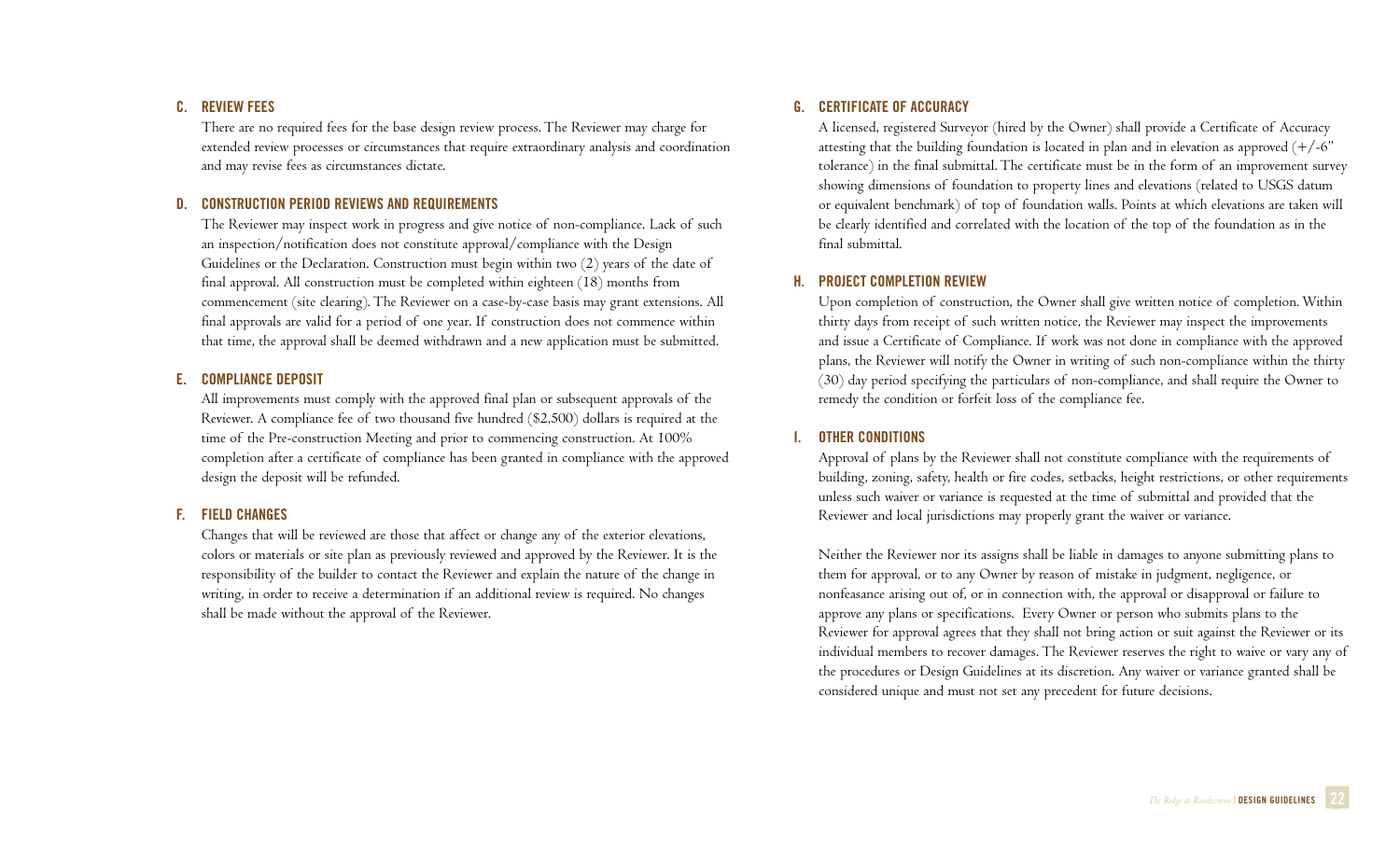# **VII. CONSTRUCTION REGULATIONS**

The following regulations shall be enforced during construction. These regulations shall be a part of the construction contract for each residence.

# **A. PRE-CONSTRUCTION CONFERENCE**

A meeting with the Reviewer, or designated representative, after the building permit is received and prior to any construction activity is required to review procedures for the project. The owner/builder must submit a subcontractor list, compliance deposit of two thousand five hundred (\$2,500) dollars, and non-refundable one thousand (\$1,000) dollar damage deposit. Prior to construction, a Rendezvous permit to proceed must be issued/posted at the project site.

#### **B. CONSTRUCTION DAMAGE DEPOSIT**

In addition to the compliance deposit a non-refundable one thousand (\$1,000) dollar damage deposit is required from each owner/builder for each project at the pre-construction conference or final approval. This deposit assures the proper cleanup of dirt and debris and repair of any damage to the landscaping, streets, other properties and utilities within Rendezvous caused by the lot Owner or agents during construction. In the event that this deposit is depleted during construction, the contractor must replenish the deposit before construction may resume.

#### **C. GENERAL LIABILITY INSURANCE**

Prior to construction, the Owner shall require the builder to maintain general and automobile liability insurance for the period of construction. This insurance shall be not less than one million (\$1,000,000) dollar and shall name the Reviewer and Rendezvous Colorado, LLC as additional named insureds on the policy. A certificate stating this and a notice of noncancelability during the term of construction must be submitted prior to final approval of any submittal.

#### **D. WORK IN PROGRESS INSPECTIONS**

The Reviewer, and its designated representatives, will inspect all construction work in progress. Any evidence of non-compliance with the Design Guidelines will be communicated to the Owner. Owner has the final responsibility for compliance with the terms and conditions of these Design Guidelines and the Declaration.

# **E. NON-WAIVER**

Any approval by the Reviewer of drawings, specifications or work done or proposed, requiring approval under these Design Guidelines or the Declaration including a variance by the Reviewer, shall not constitute a waiver of the right to withhold subsequent approval. An oversight by the Reviewer of non-compliance at anytime during the review process, construction process or during its final inspection, does not relieve the Owner from compliance with these Design Guidelines and all other applicable codes, ordinances, and laws.

### **F. CONSERVATION OF THE NATURAL AREAS**

Natural areas on lots and open space of the community shall be protected during construction through appropriate fencing, barriers or other appropriate means.

# **G. OSHA**

All applicable OSHA regulations and guidelines must be strictly observed at all times.

### **H. CONSTRUCTION LIMITS**

Fencing (orange snow fencing) must be installed around the Building Envelope to protect the natural areas of the lot beyond the limits of the Building Envelope from damage during construction. Disturbance from construction activities outside of the Building Envelope must be returned to its original condition.

### **I. CONSTRUCTION TRAILERS, SHEDS, OR TEMPORARY STRUCTURES**

The Reviewer shall approve any construction shelters.

### **J. EXCAVATION**

Excess excavation material shall be removed from the property and shall not be placed in common areas, roads, or other Lots (except as approved on a site specific basis by the Reviewer). Excavation, except for utility trenching, shall be on the Owner's site only. Builders must follow the approved grading plan and may not spread excess material over the remainder of the lot.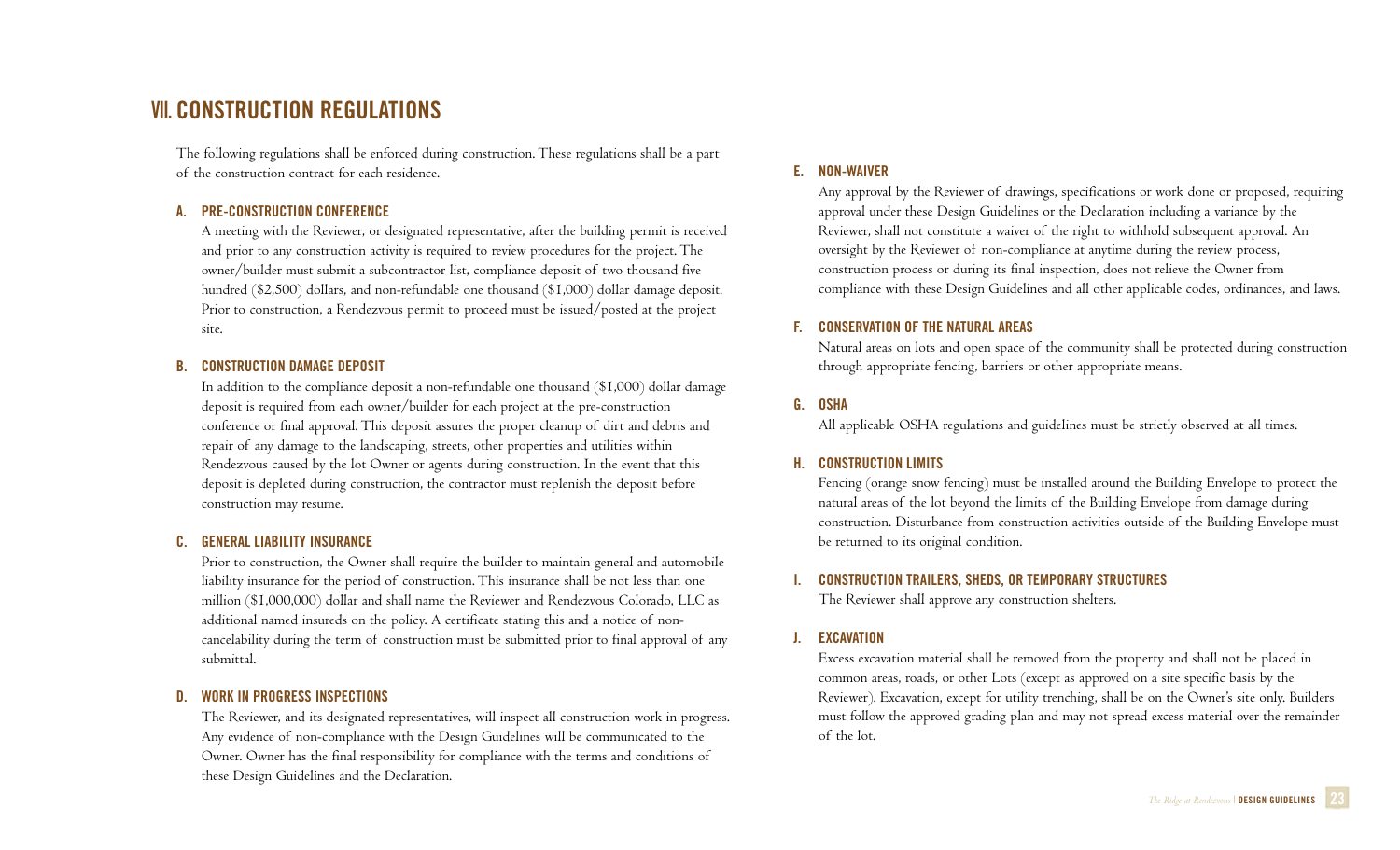# **K. DEBRIS AND TRASH REMOVAL**

Burning is not allowed on the construction site. Owner or contractor shall clean up all trash and debris on the construction site at the end of each day. A trash container (green color) shall be located on each building site at all times for containment of lightweight materials, packaging, or other trash materials which may blow off the site. Trash and debris shall be removed from each construction site each week or on a scheduled basis. No trash may be placed on adjacent or nearby lots. Violations shall be charged to the violating builder based on 120% of the actual cost of removal.

#### **L. VEHICLES AND PARKING**

All vehicles must be parked so as not to inhibit traffic or damage surrounding natural areas. Car pools and designated parking sites are encouraged. Vehicles shall not be left on community roads overnight. Each builder shall be responsible for its subcontractors and suppliers obeying speed limit and traffic regulations posted within the community. Fines may be imposed against the builder and/or its Construction Damage Deposit. Construction traffic is limited to specific site access points and may not cross/park on adjacent lots without that Owner's consent.

### **M. PETS**

Dogs and other pets must be kept on leash and/or in a vehicle at all times.

### **N. RADIOS/TAPE DECKS/CD'S**

The sound from radios/stereos may not be heard off-site or they will be prohibited.

### **O. STORAGE OF MATERIALS AND EQUIPMENT**

Owner and builders are permitted to store construction materials and equipment on the construction site during the construction period. It shall be neatly stacked, properly covered and secured. Storage of materials or construction equipment outside the approved construction site may be done only with approval of the Reviewer. Any storage of material and equipment shall be the responsibility of the Owner or builder.

### **P. DRIVEWAY BASE COURSE**

To minimize dirt tracked on streets it is required that the driveway location is excavated and three inch  $(3")$  of one and one-half inch  $(11/2")$  crushed rock be placed and maintained during construction for site access.

# **Q. SITE ACCESS, CONSTRUCTION IDENTIFICATION, AND CULVERT**

To maintain drainage, the contractor may be required to install temporary culverts adjacent the street at the point of site access. This culvert must be maintained in a clean condition during construction. The construction access must be clearly marked with a Rendezvous project sign.

# **R. HOURS OF CONSTRUCTION**

Construction activity shall not be conducted between the hours of 10:00 p.m. and 6:00 a.m. of the next day.

# **S. BLASTING**

The contractor shall inform the Reviewer and all residents in proximity of the blasting site.

# **T. RESTORATION AND REPAIR**

Damage to any property other than the Owner's shall be promptly repaired at the expense of the person or entity causing the damage.

### **U. DUST, NOISE, AND ODOR**

Dust, noise, and odor emitted or caused by construction shall be controlled. The builder must water and screen dust, and control noise/offensive odors.

# **V. PROHIBITED ITEMS AND USES**

a) Servicing vehicles/equipment without proper receptacles/removal procedures; b) concrete equipment cleaning or concrete dumping; c) removal of any rocks, trees, plants, or topsoil from the property with the exception of the Building Envelope; d) careless treatment of trees or community preserve areas; e) signs other than approved construction/real estate signs; f) careless use of cigarettes/flammable items; and g) no hunting or possession of weapons.

# **W. CONSTRUCTION ADDRESS SIGNS**

Construction address signs are standardized (four by four post, inspection box). The permit number shall be affixed to the sign. Signs shall not exceed a total face area of ten (10') square feet. All information including architects, lenders, contractors, subcontractors and tradesmen shall be included on the sign.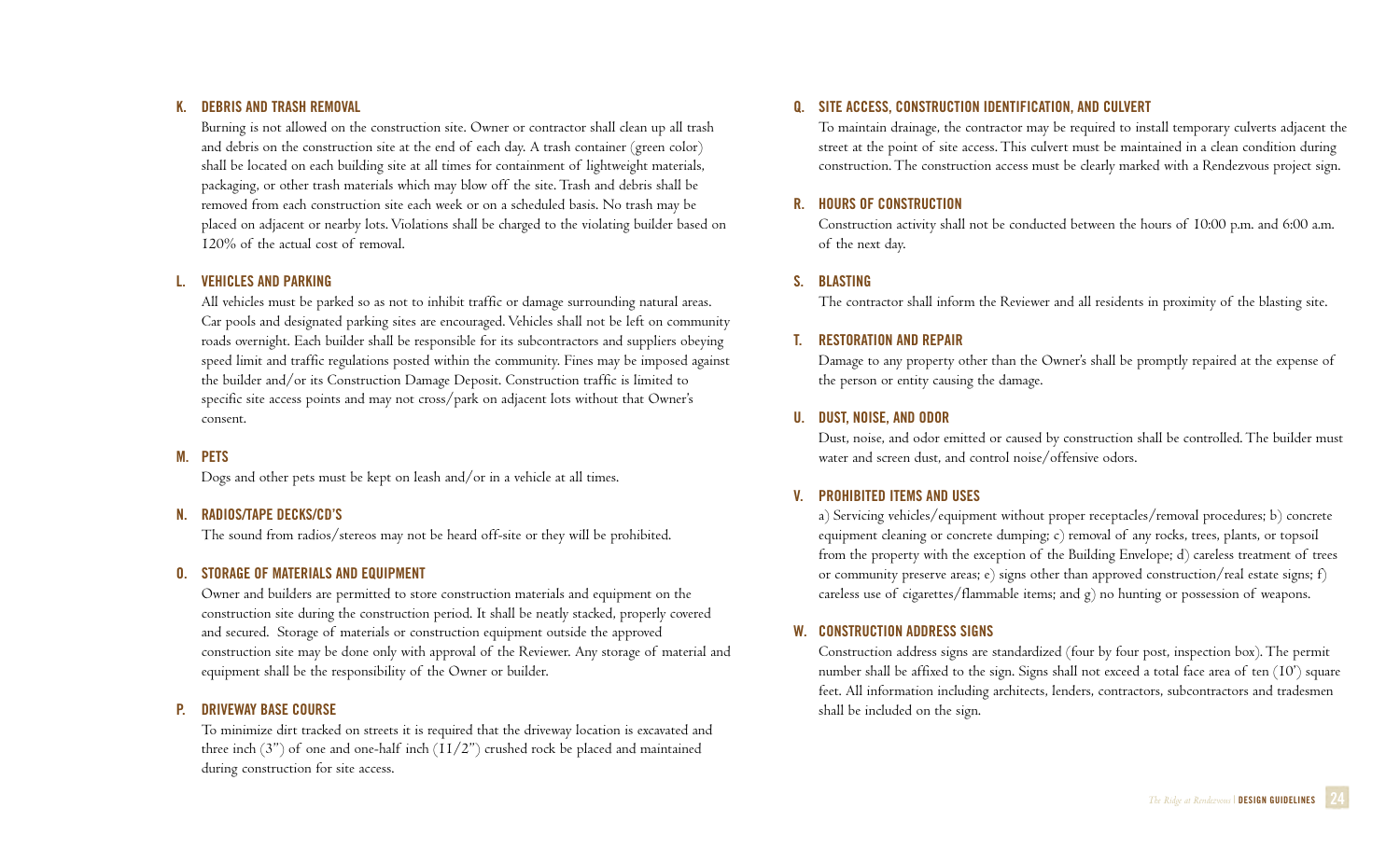# **VIII.LEGAL BASIS**

The specific duties and powers of the Reviewer are defined in Article V of the Declaration. Under the terms of the Declaration, the Declarant does hereby establish Design Guidelines for Rendezvous. The Declaration is recorded in the office of the Clerk and Recorder of Grand County, Colorado. Property Owners shall refer to the recorded documents for the complete text of the Declaration. This Declaration is the basis of the authority for these procedures and is legally binding. The Declaration will control if there are any discrepancies between the Design Guidelines and the Declaration. Copies of the Declaration and current Design Guidelines are available from the Reviewer office, 77795 US Highway 40, PO Box 149, Winter Park, Co 80482, 970 726 4500.

# **A. SUPPORTING DOCUMENTS**

Owner shall thoroughly review all portions of the following documents:

• Final Plan Development Plan for East Mountain - Filing 1

• Declaration

• Final Plat for East Mountain - Filing 1

• Supplemental Declaration of Covenants, Conditions and Restrictions

• Design Guidelines

• Forest Management Plan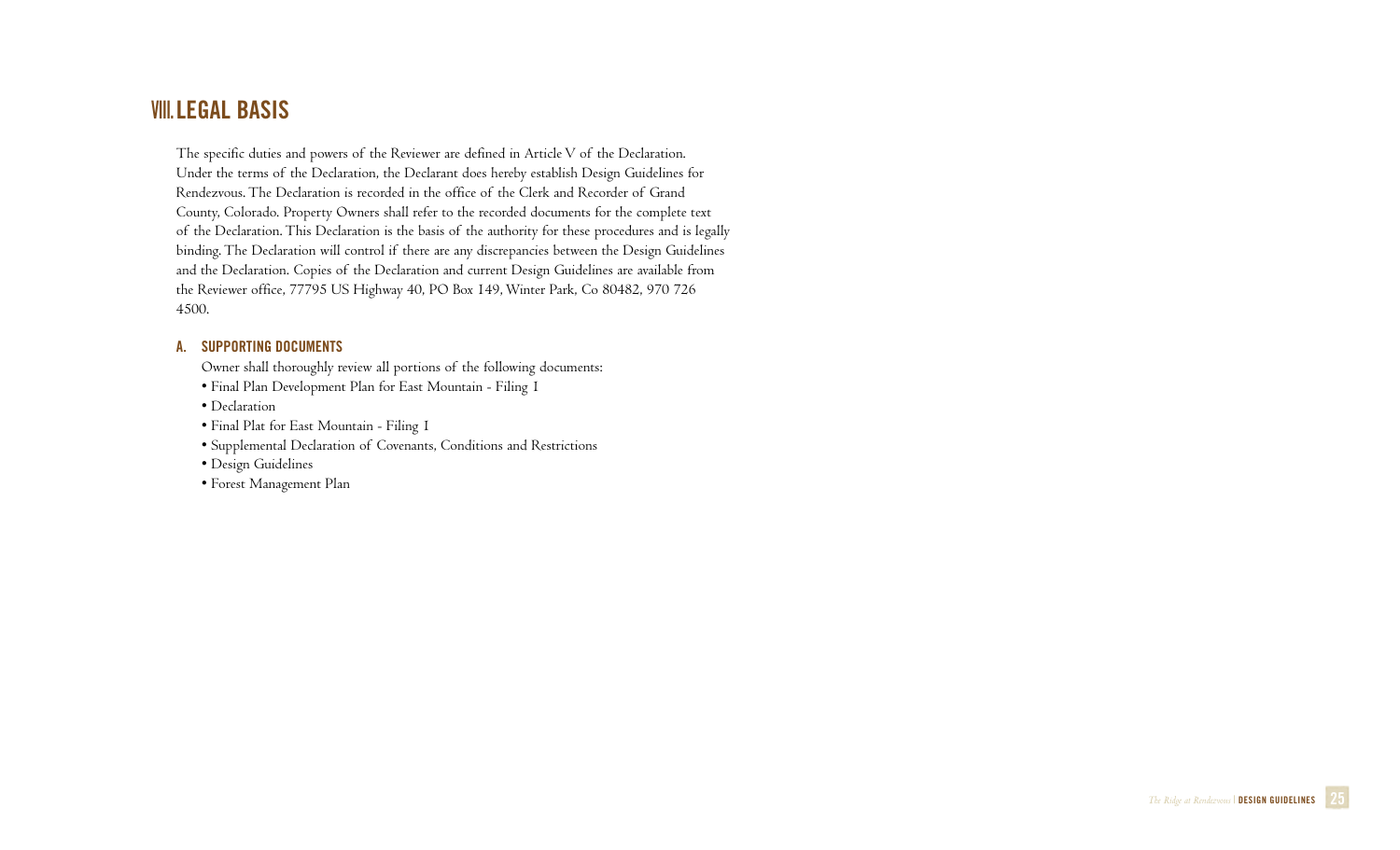| Submittal Date<br>Review Date<br><b>FILING</b> | Business Phone:<br>(if other than $O$ wner):                                                                                               | Company:<br>$\mbox{E-mail:}$                                                    | Certificate of Accuracy<br>ING DATE:<br>Preliminary<br>Other:<br>$\ensuremath{\operatorname{Final}}$ |           |
|------------------------------------------------|--------------------------------------------------------------------------------------------------------------------------------------------|---------------------------------------------------------------------------------|------------------------------------------------------------------------------------------------------|-----------|
| LOT                                            | Review comments to be sent<br>Current Address:<br>$\mathrm{City}/\mathrm{State}/\mathrm{Zip:}$<br>Street Address:<br>Home Phone:<br>Owner: | $\mathrm{City}/\mathrm{State}/\mathrm{Zip:}$<br>Facsimile:<br>Address:<br>Name: | PRE-DESIGN MEET<br>Submittal:                                                                        | Comments: |

**DESIGN REVIEW**<br>SUBMITTAL APPLICATION FORM



77795 U.S. Highway 40, P.O. Box 149, Winter Park, Colorado 80482<br>www.rendezvouscolorado.com<br>970/726-4500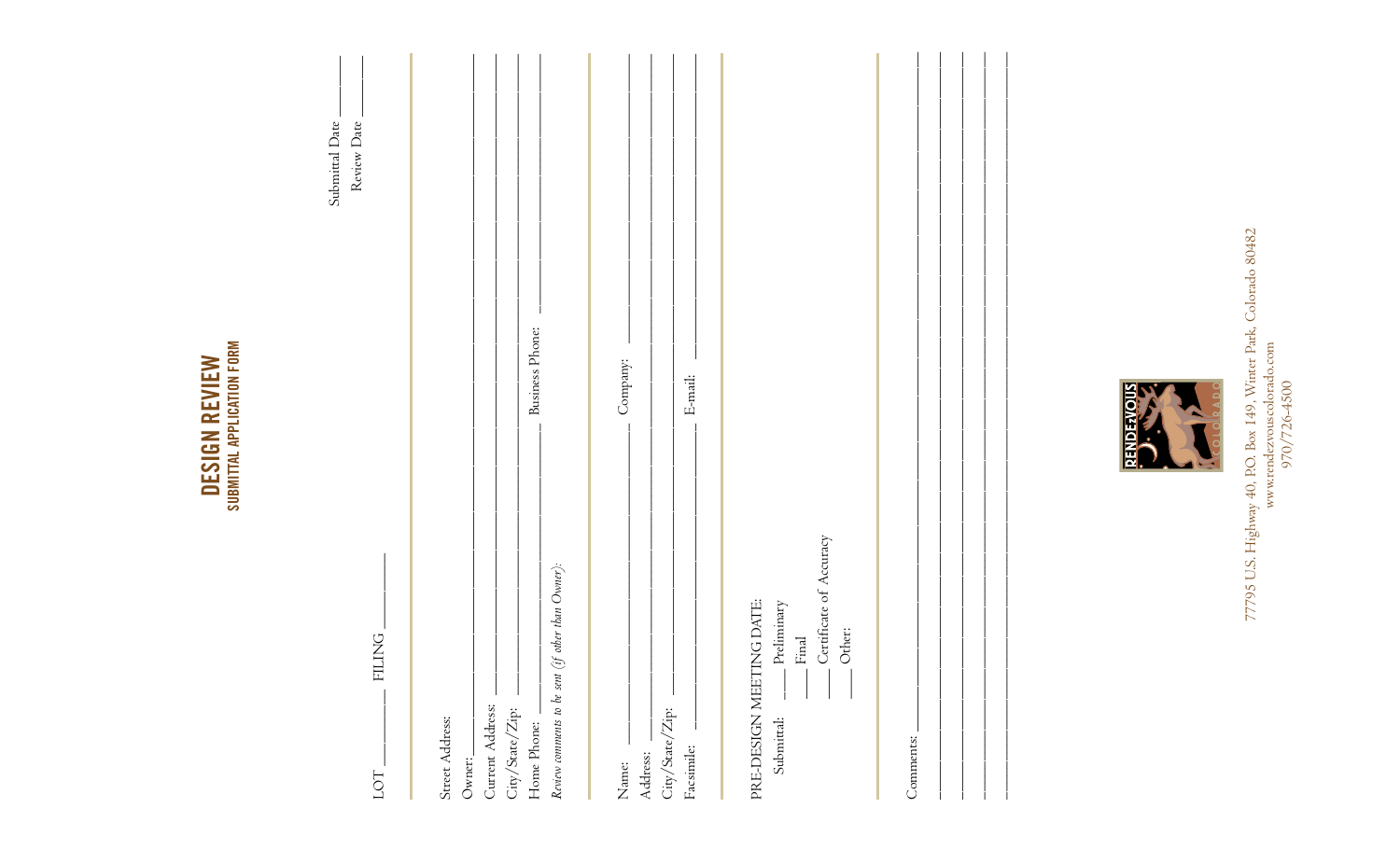| z<br>۰ | ≂              |
|--------|----------------|
|        | ھە<br>ທ        |
| r.     | w              |
|        | w              |
|        | ≃<br><u>n.</u> |
|        |                |

| <b>FILING</b><br><b>DO</b>                                                                                                                                                  |                                                                                                                                                               |
|-----------------------------------------------------------------------------------------------------------------------------------------------------------------------------|---------------------------------------------------------------------------------------------------------------------------------------------------------------|
| Meeting Date and Time<br>ATTENDEES:<br>Street Address<br>Architect<br>Builder_<br>Owner                                                                                     | Telephone<br>Telephone<br>Telephone                                                                                                                           |
| Architectural concept<br>$\Box$<br>Building siting<br>CHECKLIST:                                                                                                            | $\square$ Landscaping procedures<br><sup>1</sup> No outside campers                                                                                           |
| Onstruction perimeter<br>Onstruction parking<br><b>Construction access</b><br>Driveway location<br><b>Excess</b> cut or fill<br><b>T</b> Erosion control<br><b>Drainage</b> | I Limit usage/sound of radios<br>Ontrol dogs on leash<br>$\square$<br>Trash and staging<br><b>Q</b> Road base access<br>Overall concept<br><b>Q</b> Set backs |
| Comments:                                                                                                                                                                   |                                                                                                                                                               |



77795 U.S. Highway 40, P.O. Box 149, Winter Park, Colorado 80482<br>www.rendezvouscolorado.com<br>970/726-4500 77795 U.S. Highway 40, P.O. Box 149, Winter Park, Colorado 80482 www.rendezvouscolorado.com 970/726-4500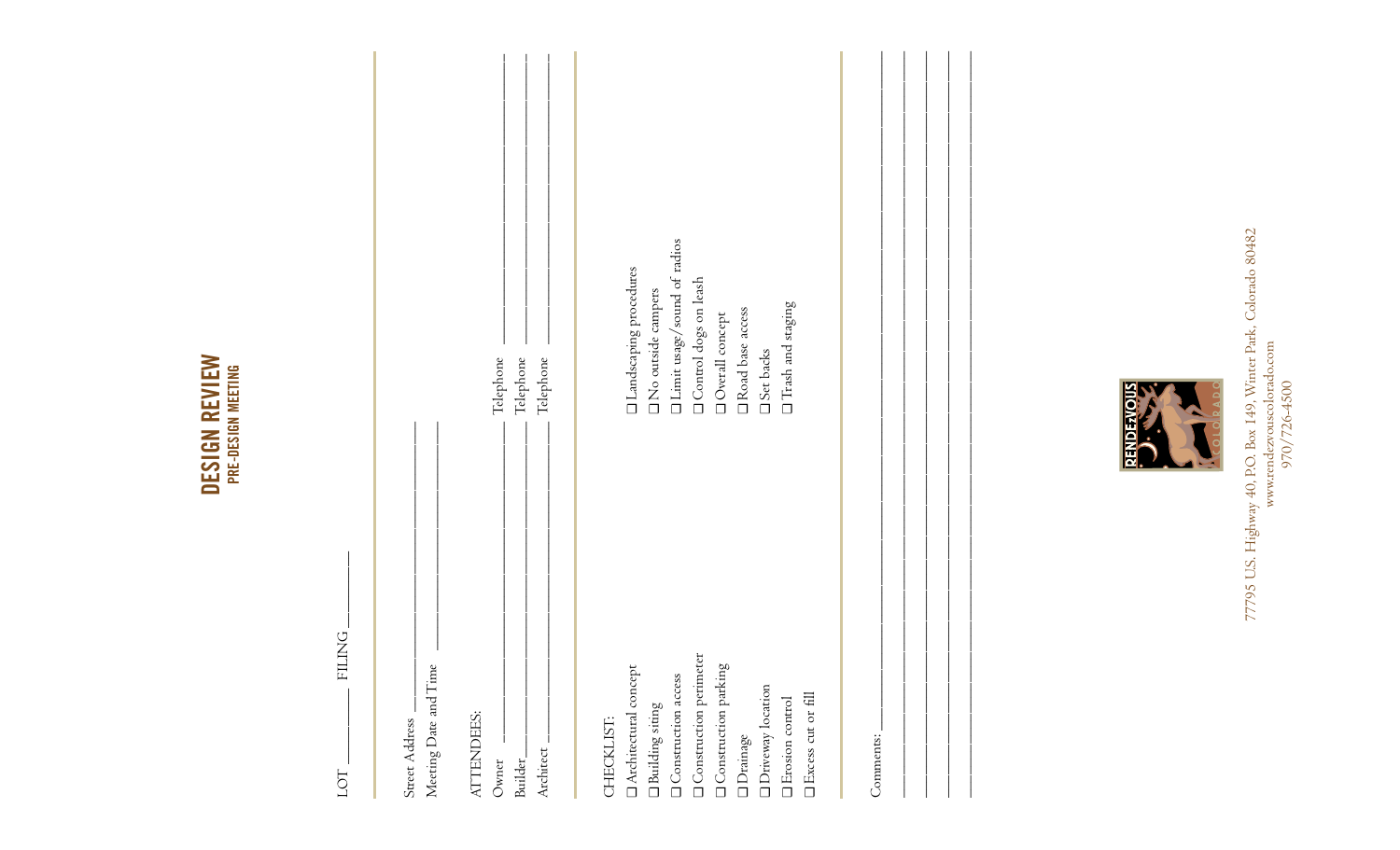# DESIGN REVIEW **DESIGN REVIEW LANDSCAPE REVIEW LANDSCAPE REVIEW**

LOT \_\_\_\_\_\_\_\_\_\_ FILING \_\_\_\_\_\_\_\_\_\_

LOT.

FILING

| Street Address.                   |                           |
|-----------------------------------|---------------------------|
| Meeting Date and Time             |                           |
| Pre-Design Date _                 |                           |
| Preliminary Approval Date         |                           |
| Final Approval Date               |                           |
|                                   |                           |
| ATTENDEES:                        |                           |
| Owner                             | Telephone                 |
| $\operatorname{Builder}_-$        | Telephone                 |
| Architect                         | Telephone                 |
|                                   |                           |
|                                   |                           |
| CHECKLIST:                        |                           |
| Backup against house              | $\Box$ Paving             |
| $\square$ Berms                   | <b>Perimeter planting</b> |
| $\Box$<br>Dog runs                | <b>O</b> Schedule         |
| $\Box$<br>Drainage                | $\Box$ Site lighting      |
| $\Box$<br><br>Escrow or bond      | Sizes of materials        |
| $\Box$<br><br>Foundation planting | <b>I</b> Specimen trees   |
| □ Mulch type and quantity         |                           |

COMMITTEE ACTION COMMITTEE ACTION

 $\mathbf{B}$ 

 $\mathbb{B}_Y$ 



77795 U.S. Highway 40, P.O. Box 149, Winter Park, Colorado 80482<br>www.rendezvouscolorado.com<br>970/726-4500 77795 U.S. Highway 40, P.O. Box 149, Winter Park, Colorado 80482 www.rendezvouscolorado.com 970/726-4500